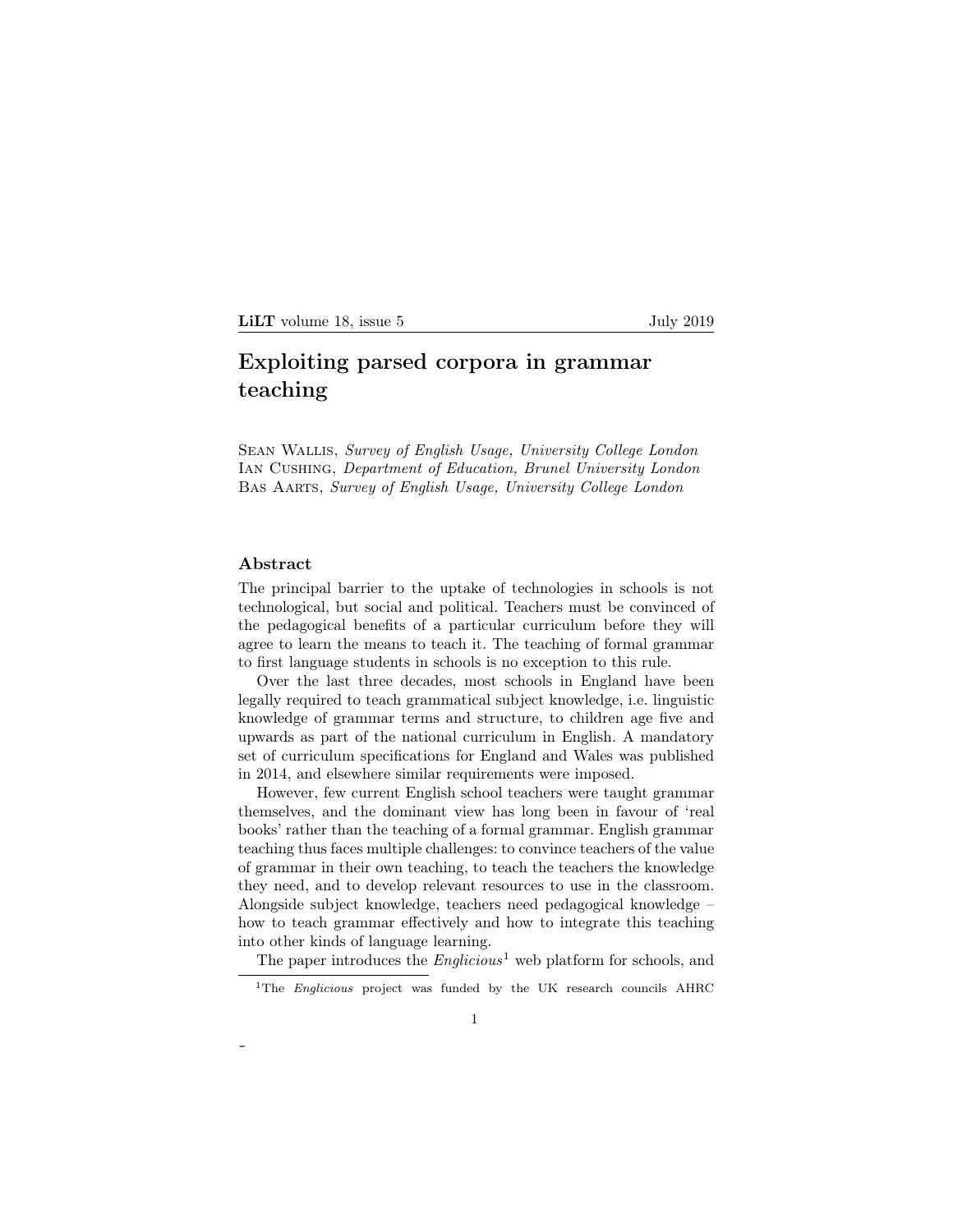summarises its development and impact since publication. *Englicious* draws data from the fully-parsed *British Component of the International Corpus of English*, ICE-GB. The corpus offers plentiful examples of genuine natural language, speech and writing, with context and potentially audio playback. However, corpus examples may be ageinappropriate or over-complex, and without grammar training, teachers are insufficiently equipped to use them.

In the absence of grammatical knowledge among teachers, it is insufficient simply to give teachers and children access to a corpus. Whereas so-called 'classroom concordancing' approaches offer access to tools and encourage bottom-up learning, *Englicious* approaches the question of grammar teaching in a concept-driven, top-down way. It contains a modular series of professional development resources, lessons and exercises focused on each concept in turn, in which corpus examples are used extensively. Teachers must be able to discuss with a class why, for instance, *work* is a noun in a particular sentence, rather than merely report that it is.

The paper describes the development of *Englicious* from secondary to primary, and outlines some of the practical challenges facing the design of this type of teaching resource. A key question, the 'selection problem', concerns how tools parameterise the selection of relevant examples for teaching purposes. Finally we discuss curricula for teaching teachers and the evaluation of the effectiveness of the intervention.

## 1 Introduction

Parsed corpora, or 'treebanks', have a wide range of applications, from research into language production and variation, to providing the knowledge base for natural language processing algorithms. In language education, parsed corpora have untapped potential in the development of teaching resources and curricula, at a wide range of levels. This application is the focus of this paper.

For three decades in the UK, the school curriculum has been directed top-down by government. Since the 1990s, L1 (first language) English teaching has had an increasing emphasis on concepts of grammar, especially in the most recent version of the curriculum, which has been taught in schools since 2014 (Department for Education 2013). This shift in emphasis has faced opposition from mainstream teacher opinion, which tends to see grammar teaching as prescriptive, of limited benefit, and contrary to a child's linguistic creativity. Yet both primary

<sup>(</sup>AH/H015787/1 and AH/L004550/1) and EPSRC (a UCL BEAMS Enterprise Award 2011), and other sources.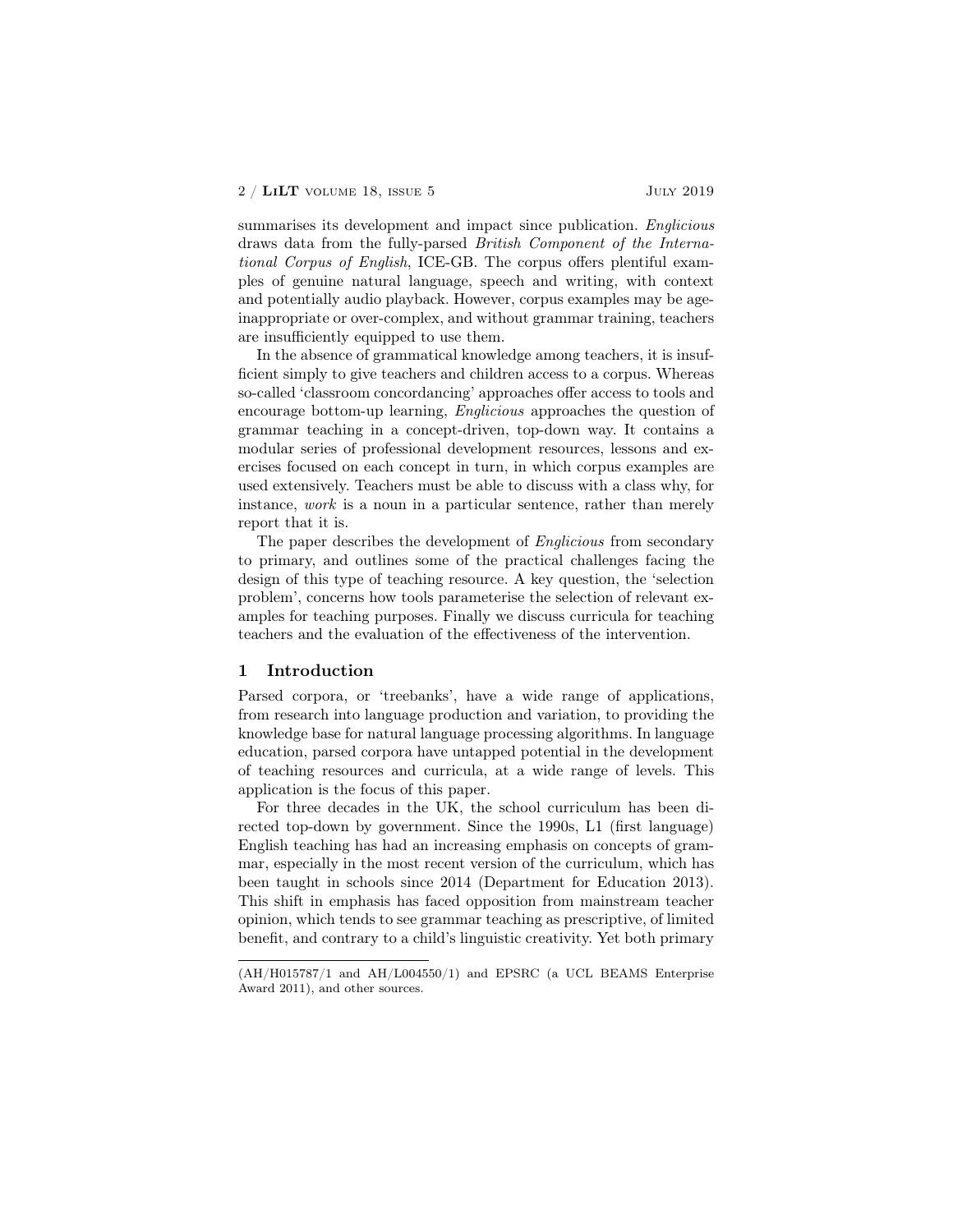(junior) and secondary (high) schools have faced increasing demands placed upon them to teach English grammar.<sup>2</sup> This paper examines how parsed corpora can be used in classroom teaching to address the needs of the new curriculum while offering teachers a descriptive approach to grammar that can be empowering for students.

Corpora have been used in education for a number of years. We first discuss the perspective of 'data-driven learning' (DDL, sometimes referred to as 'classroom concordancing', Johns and King 1991), which hands students the same research tools as academic researchers, sets them tasks and encourages them to explore the data.

This approach has proved effective in intermediate-to-advanced translation studies for idiomatic expressions. In this application, the translator student has an understanding of the context of the utterance in both languages and can interpret the data they are presented with. What Vygotsky famously referred to as the 'zone of proximal development' (Chaiklin 2003) is the novel target phrase for translation, 'scaffolded' by the already-understood surrounding context.

But is DDL effective for teaching first-language grammar in schools, as Johns and King advocate? Various linguists, including Kaltenböck and Mehlmauer-Larcher (2005) have questioned the effectiveness of DDL in this context. Without a knowledgeable teacher to direct the class, students learn only that language use is varied, without grasping the reasons for that variation. They can over-generalise from a few examples. Peering into a corpus, we can see *that* something is the case but we cannot see *why* it is. Below we consider how natural language samples, whether drawn from a corpus or not, can be used effectively for L1 English grammar teaching.

## 1.1 Corpora in the classroom

The idea of using a corpus to assist language learners is intuitive and attractive, beginning with the rise of cheap home computing in the 1980s. Johns (1986) proposed using a corpus of English text in second language learning with *Micro-concord*, a simple 'Key Word in Context' (KWIC) concordancing tool running on the Sinclair Spectrum microcomputer. Suddenly, teachers had access to new technology. Concordancing, an idea borrowed from Bible scholars, became the basis for a new methodology of language teaching. Concordancing was simple, intuitive and available. Tools had been developed for research. Could they be used in a classroom context?

<sup>2</sup>In this paper we will use the UK educational nomenclature of 'primary' and 'secondary' schools in preference to the US 'junior' and 'high' school equivalents.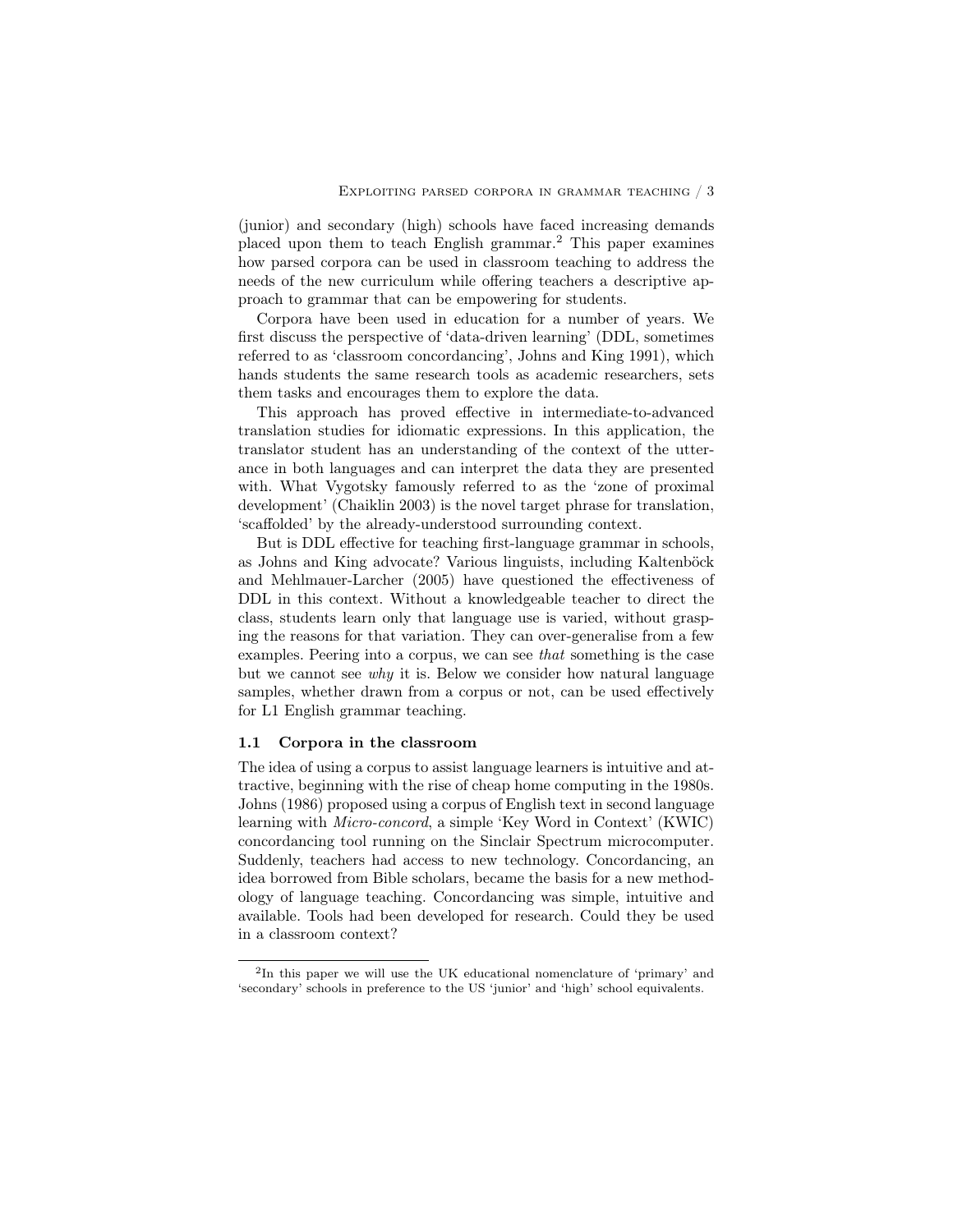KWIC concordancers produce 'concordance lines', the results of a search across the entire corpus, where each matching instance is aligned around the target word or words. They reframe how the reader engages with a text: instead of reading the text from start to end and possibly discovering a target word, they view citations in context, which can cause the reader to identify potential regularities.

According to Johns, the corpus and tool plays the role of 'informant', replacing the need for a fluent speaker of the language. Whereas a teacher directs the lesson and the class, responding to feedback, the corpus passively responds to queries the student poses. Johns comments that in his DDL perspective, 'the language learner is also. . . a researchworker whose learning needs to be driven by access to linguistic data' (Johns 1991).

The best way to demonstrate this approach is with an example. In Johns' 1991 paper he describes teaching a language-learning class the appropriate use of *persuade* and *convince*. Do native English speakers say *convince to* or *convince that* in the same way that they might say *persuade to* or *persuade that*? In Figure 1 we reproduce his exercise with a different corpus, the *British Component of the International Corpus of English* (ICE-GB, Nelson *et al.* 2002, see Section 1.5), applying John's wild card searches (*persuad\**, *convinc\** ).

In Johns' corpus, all cases of *convince* are followed by a subordinated *that*-clause (two cases are zero-subordinate), i.e. *convince* {someone} *that*, with no instances of *convince to*. On the other hand, *persuade* tended to be found in the pattern *persuade* {someone} *to* (14 out of 18 cases).

Johns rightly notes that the non-existence of *convince to* in his corpus does not make it impossible. Indeed, as the first line in ICE-GB reveals, example (1) below is entirely possible. Nonetheless, in ICE-GB, only one in 15 cases of *to*-clauses with either verb contains *convince*, compared to 26 out of 39 *that*-clauses.

## (1) *My Dad was trying to <u>convince</u> me to meet her* [S1A-007  $\#310$ ]

The corpus does not contain explicit linguistic knowledge of why this different distribution occurs. It cannot reflect or comment on why a particular pattern is found. Students must guess rules inductively. Thus Johns describes how students inferred a rule not suggested by the teacher, namely that *persuade* was connected to actions, whereas *convince* concerned ideas. The teacher originally proposed a conventional explanation concerning differences in grammatical structure. However, given that word choice is largely semantic, the students' explanation seems more powerful.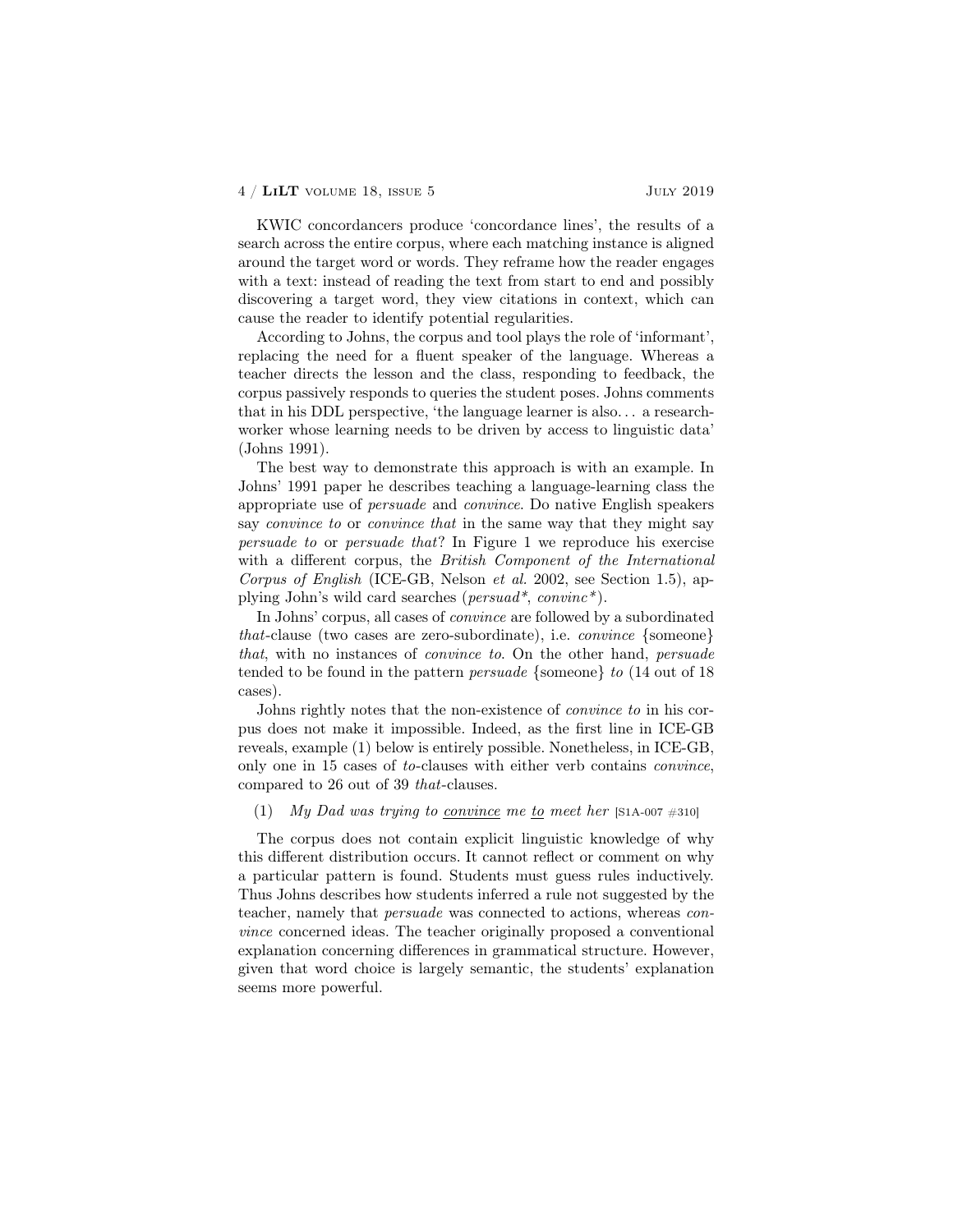#### Exploiting parsed corpora in grammar teaching / 5



FIGURE 1: Concordance lines of *persuade* vs. *convince* in the ICE-GB corpus, replicating the method of Johns (1991)

Kaltenböck and Mehlmauer-Larcher (2005) argue that corpus data are best thought of as decontextualised (albeit genuine) evidence of performance. In order to comprehend the text, each language learner is obliged to recontextualise the text by imagining themselves in the situation of the speaker or writer. This perspective places an emphasis on offering the learner more context, from full sentences to whole passages. It implies further that Johns and King's pedagogical strategy can only work if students are competent performers or cogent observers of the text.

Johns and King's perspective of 'student as researcher', and the premise that it was more effective to get students to look at corpus data, rather than learn formal rules, mirrors a particular methodological perspective in corpus linguistics. This 'corpus-driven' perspective is most associated with Sinclair (1992), also based in Birmingham University during the same period.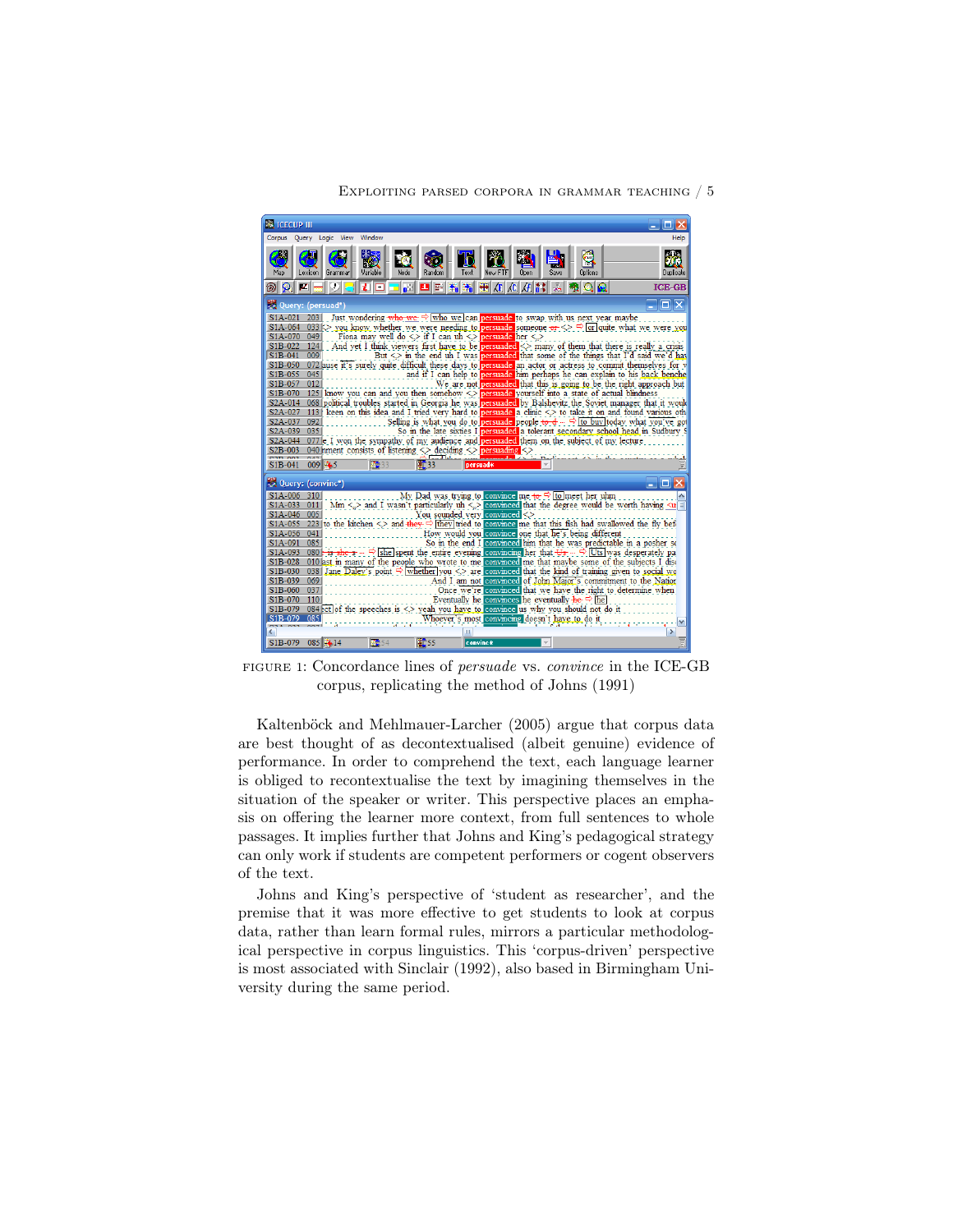Birmingham's rich tradition of applied corpus linguistics in English is ongoing. Their CLiC project (Mahlberg *et al.* 2016), which uses corpus linguistics methods to explore the stylistics of Charles Dickens' prose, may be applied in secondary school English teaching.

Sinclair's starting point is that explicit knowledge handed down from previous generations may be wrong or irrelevant.<sup>3</sup> His more general argument (expounded throughout the COBUILD corpus project he led) was that researchers' preconceptions about grammar rules may be wrong, and therefore the appropriate starting point for linguistic study is volumes of plain text, from which researchers must derive rules inductively. As we have seen, Johns' student-as-researcher model reflects a similar perspective in language learning.

Sinclair's approach to corpus linguistics has been challenged by numerous linguists. The majority of corpus linguists today describe themselves as 'corpus-based' rather than 'corpus driven' (exclusively working bottom-up from corpus to theory). See Tognini-Bonelli (2001: 84) for a discussion. Wallis (forthcoming) suggests that the greatest achievement of bottom-up, corpus driven linguistics has been automatic wordclass tagging (where each word is classified by its part of speech and other features). But success creates a paradox. A tagged corpus provides obvious benefits to linguistic research that Sinclair himself could not ignore. A tagged corpus distinguishes, for example, between verb and adjective forms of *convinced*. This success caused Sinclair to modify his position in practice, accepting tagged corpora as an improvement over plain text. <sup>4</sup>

For Johns and King's approach, algorithmic enhancement of text is recognised to be a benefit. Although influenced by Sinclair, their discussion is more pluralistic, recognising that students engage with corpora in an interactive manner supported by a teacher. Explicit taught rules are to be engaged with using the corpus. Corpus results are discussed in class and new hypotheses formed. With advanced tools and larger corpora it becomes possible to test hypotheses in a more rigorous way. Indeed the advent of parsed 'treebank' corpora (see Section 1.5) permits us to construct grammatical queries to exhaustively identify examples.

Whereas Johns and King used a plain-text corpus, Kaltenböck and

<sup>3</sup>Thus, for language learners, recognising the subtle semantic differences between near-synonyms is part of their acquisition and refinement of vocabulary. The grammatical rule concerned the use of *that-* and *to-* clauses, but this is actually a secondary question after the semantic choice.

<sup>4</sup>Indeed, working with Fred Karlsson, he accepted morphological and syntactic tagging and automatic parsing using a constraint grammar scheme, ENCG (Järvinen 1994).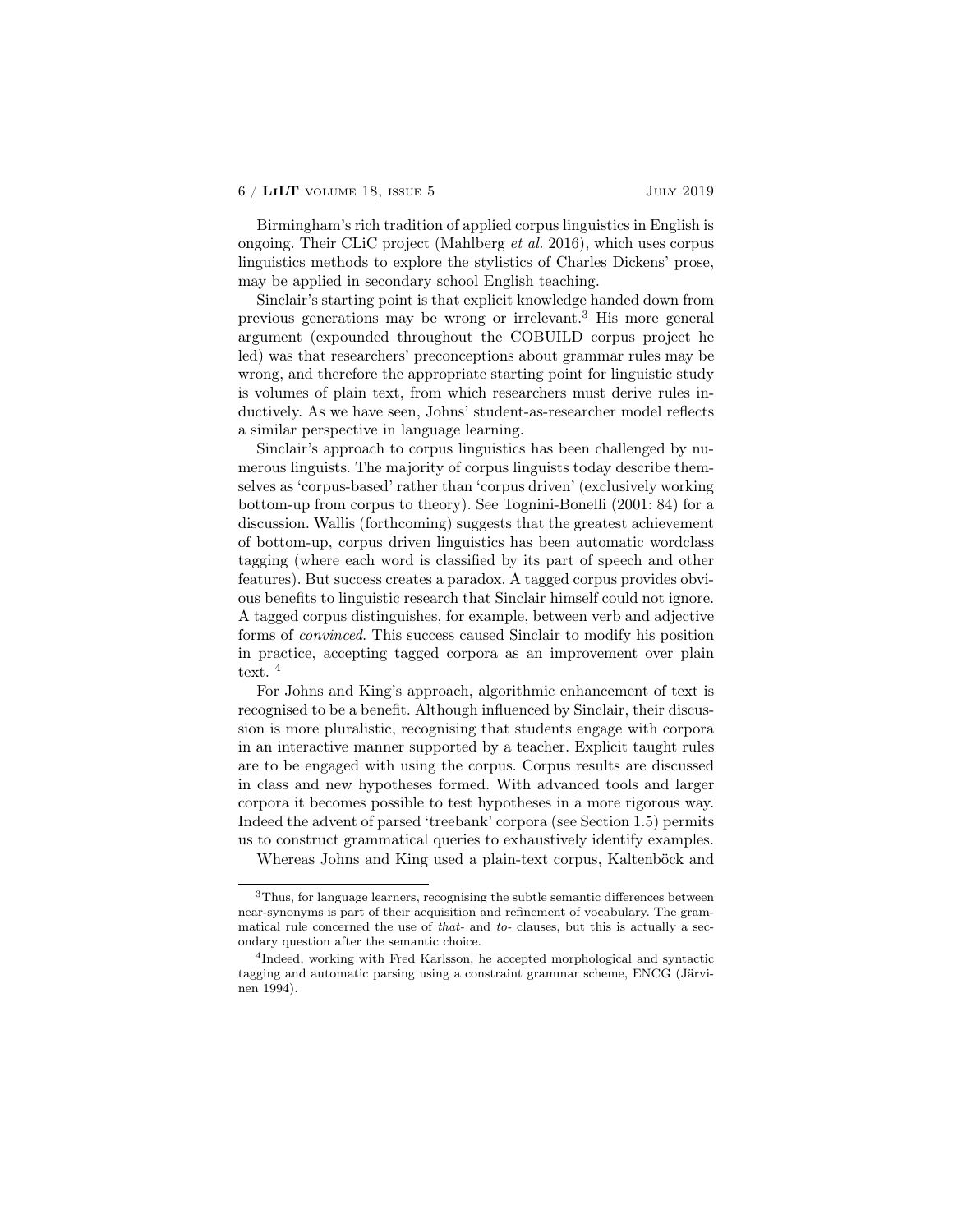Mehlmauer-Larcher (2005) consider the use of the parsed ICE-GB corpus to teach second language learners a number of practical grammatical and semantic distinctions, such as to determine the optimal preposition in cases like the following.

- (2) *The building is adjacent ............ the train station.*
- (3) *It is usually a good idea to abide ............ the law.*
- (4) *You should give clear indication ............ your intentions.*
- (5) *He was aghast ............ the violence he witnessed..*

To solve this problem, the student is encouraged to search for the preceding word, e.g. '*adjacent* <PREP>' on the basis that it is the semantics of the preceding word that governs the choice of preposition. This strategy is mostly successful. However low-frequency words such as *aghast* only obtain a single instance, whereas the more frequent *indication* obtains *indication in*, *indication as to*, and *indication from* in addition to *indication of*. How does the student decide between these different outcomes? Can a single instance be relied upon?

How might data-driven learning be applied to the problem of teaching English grammar (rather than semantic word choice, or an author's style) to first language learners? Can this approach be applied to primary school classes, where children are below the age of 12?

We have already seen that for DDL to be successful, the role played by the teacher in guiding learning and structuring lessons is central. Direction is invariably left to the teacher, both to set up the task (drawing attention to the preceding word) and to help students draw conclusions. What do teachers need to know?

## 1.2 The knowledge gap

There is a substantial problem in UK English grammar teaching. A key missing element in applying corpora to teaching lies at the interface between students and corpus: *the knowledge of schoolteachers*.

There are two main areas of knowledge about language that teachers need to teach grammar (Aarts *et al.* 2019, Cushing and Aarts 2019). These are

- . *subject knowledge*, i.e. knowledge of the conceptual framework ('meta-language') and rules of grammar, and
- . *pedagogical knowledge*, knowledge of how to teach grammar effectively, based on the first (Giovanelli and Clayton 2016).

British schoolteachers face a particular historical problem (Crystal 2017). Unfortunately, the level of grammar subject knowledge among UK English teachers is not high (e.g. Borg 2006), and in its absence,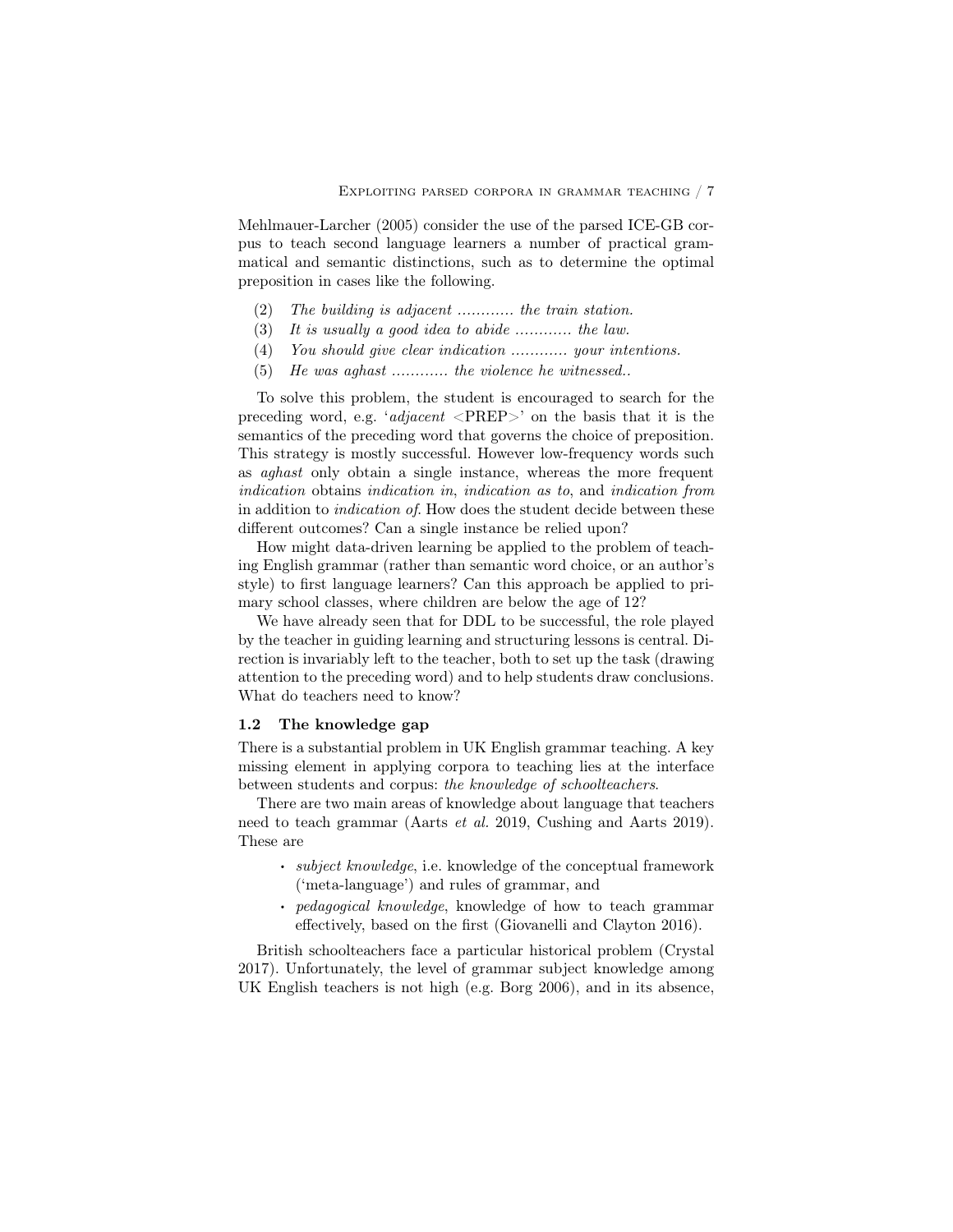pedagogical knowledge is unobtainable. Most English teachers have received limited linguistic training at teacher training college. Hudson and Walmsley (2005: 616) write:

Most younger teachers know very little grammar and are suspicious of explicit grammar teaching. Not surprisingly, therefore, new recruits entering teacher-training courses typically either know very little grammar. . . or have no confidence in their knowledge, presumably because they have picked it up in an unsystematic way... This situation raises obvious problems for the implementation of the official programme.

Our own experience in working with teachers has reinforced that view. Schoolteachers in the UK have tended not to acquire grammatical knowledge. Giovanelli (2015) identifies several potential explanatory factors. Teacher-training courses in English tend to have few applicants from a language or linguistics background, and rarely is there opportunity on courses to acquire linguistic analysis skills. The tendency of 'English' to be primarily associated with literature has been long-term and is self-sustaining. Indeed, many teachers are actively antagonistic to grammar teaching, for reasons discussed in the next section (see also Paterson 2010, Aarts 2018). Ultimately a lack of knowledge of grammar and the belief that it is unnecessary tend to be mutually reinforcing. Opposition to explicit grammar teaching is not wholly negative. The same teachers express a positive perception of teaching whole books, and of inspiring students to read and write in order to express themselves. It is crucial to recognise the underlying positive motivation towards encouraging child self-expression that lies behind much teacher opposition to grammar in the curriculum. Only by doing this might it be possible to persuade them that explicit grammar knowledge could be beneficial towards this aim.<sup>5</sup>

However, first we must contend with the knowledge gap. In the UK, a generation of schoolteachers are increasingly required to teach English grammar without ever being formally taught the subject. There is, consequently, a substantial demand for high-quality resources.

However, without a single point of reference, teachers say they often rely on internet searches for grammatical information. This inevitably

<sup>5</sup>Giovanelli (2015) interviewed UK 'A' level English Language teachers who had received linguistics training after making the transition from literature to language. The teachers reported that making the transition was demanding. But as a result they became more confident in their ability to teach grammar and re-evaluated their own role as English teachers. Strikingly, they commented that language work had a positive impact on their English teaching methods more generally.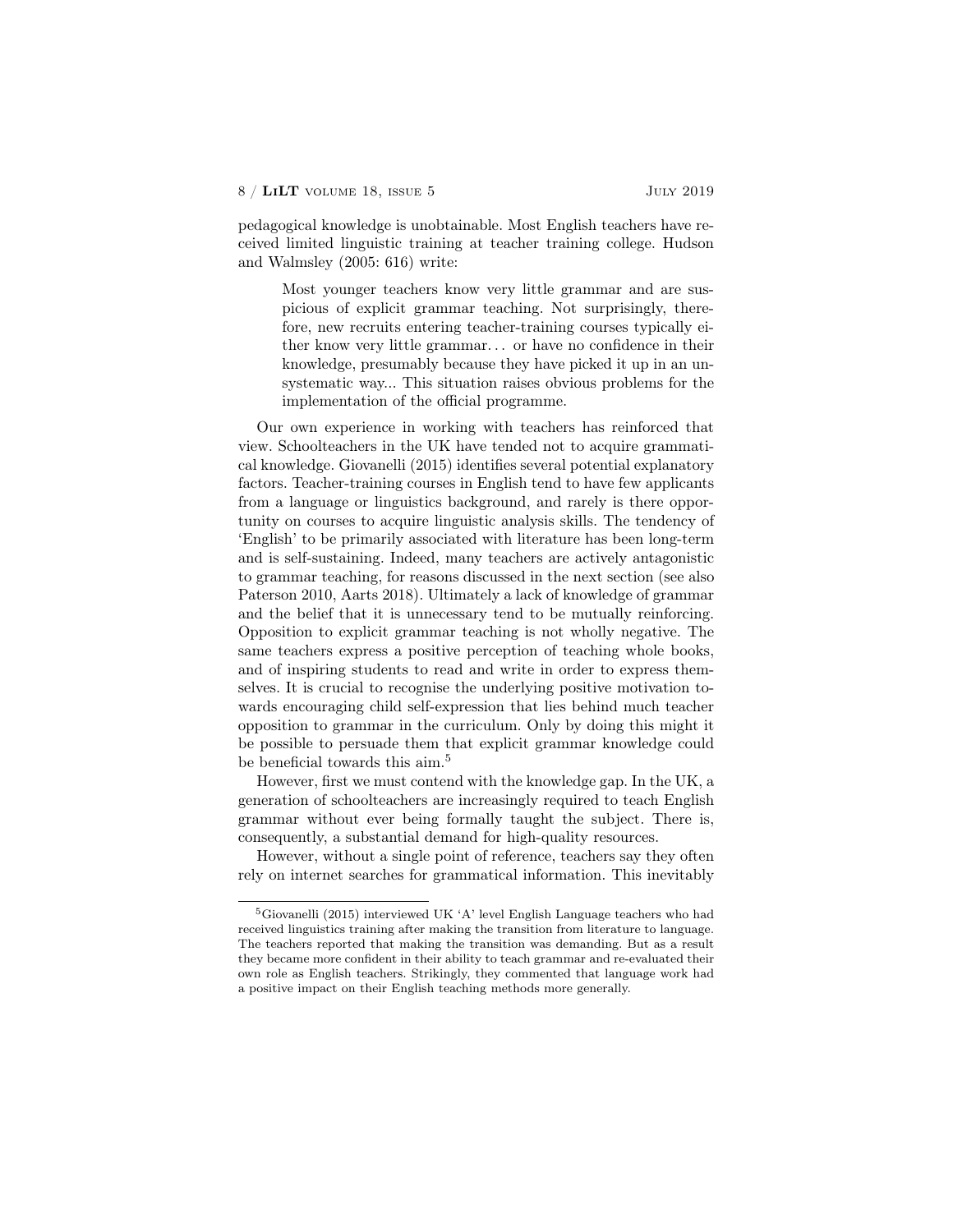finds disagreement between grammatical frameworks, and these differences inevitably add to their sense of confusion.<sup>6</sup> Some teachers relied on 1960s grammar books or *English as a Foreign Language* (EFL) text books.

## 1.3 Prescriptivism in grammar teaching

The problem of limited subject knowledge among a generation of teachers is compounded by a second factor. Grammar teaching in the UK is widely perceived by teachers and parents as being concerned with 'good' English and prescriptive approaches to grammar (Cameron 1995).

There is a long tradition of prescriptivism in English language teaching (Paterson 2010). Whereas prescriptivism in second language learning may be relatively frictionless, the same is not true for first language students. They are required to unlearn 'bad habits' at best. At worst they are presented with negative value judgements about their own language, making them feel inferior and criticised.

In a prescriptivist framework, 'grammar' is frequently conflated with style and register. It tends to be narrowly focused on what not to do (don't split the infinitive, don't use the agentless passive, etc.). In addition, this approach tends towards a selective coverage of 'grammar' itself, focusing on 'common errors' rather than comprehensive understanding (Myhill 2005).<sup>7</sup>

Although grammar is not officially presented in a prescriptive framework, official documents present grammar alongside 'vocabulary' as an aspect of language competence:

The quality and variety of language that pupils hear and speak are vital for developing their vocabulary and grammar and their understanding for reading and writing... Good comprehension draws from linguistic knowledge (in particular of vocabulary and grammar) and on knowledge of the world. (Department for Education 2013)

A 'competence' perspective is ambiguous. It might be read as justifying empowering children with skills, or labelling students as 'incompetent'. In practice, an emphasis on testing and standards tends toward the second interpretation.

An unresolved issue concerns *which* linguistic knowledge is empow-

 $^6{\rm See}$ Aarts's blog https://grammarianism.wordpress.com/2015/05/01/grammarterminology-confusion

<sup>7</sup>Even today, English grammar struggles to overcome its association with prescriptivism. As internet advertising encourages, "Correct All Grammar Errors And Enhance Your Writing. Get Grammarly Now!"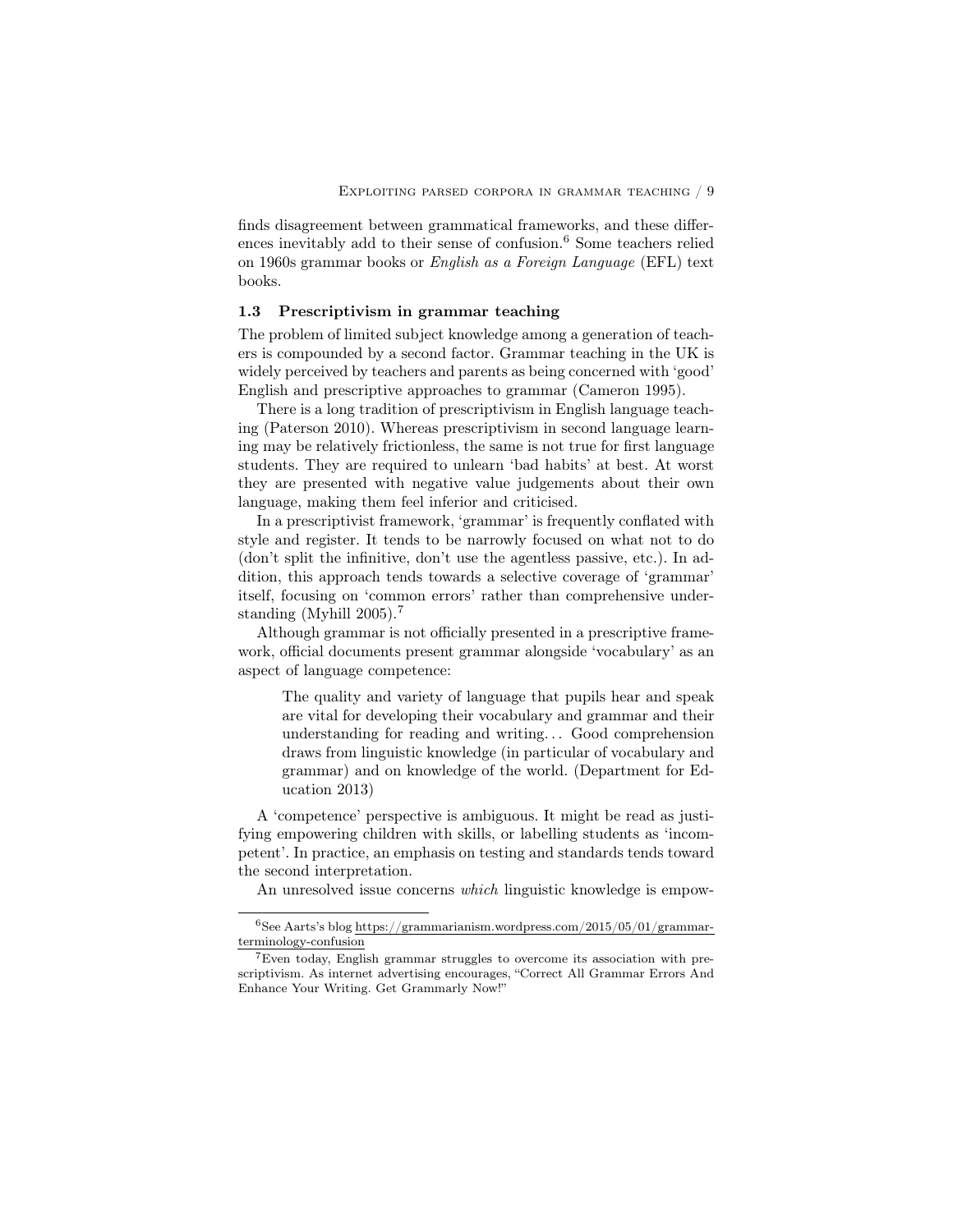ering, and *which* knowledge might be largely irrelevant. Thus Andrews (2009) argues, with some justification, that there is little evidence that merely teaching explicit grammatical meta-language improves student writing ability. Wyse and Torgerson (2017) reach a similar conclusion. But Andrews also notes there is some evidence that teaching grammar in a task-oriented manner is beneficial. However, much more research is needed on this topic. We return to this question in the conclusion.

Formal grammar teaching in English was withdrawn from the UK school curriculum in the mid-1960s. Teachers and parents developed an opposition to prescriptivism in favour of child-centred learning, linguistic diversity and expression. Part of that critique concerned a perception of bias by social class (selective public-sector schools were even called 'grammar schools') and race. The result was that to a substantial extent, grammar simply disappeared from the English language curriculum. Hudson and Walmsley (2005) also observe a link between the lack of grammar teaching in schools and the absence of grammar teaching research in universities.

Following the Education Reform Act of 1988, the UK government brought back explicit grammar teaching in schools as part of their new National Curriculum. Grammar was conceived of as a 'writing skill', like spelling and vocabulary. Grammar teaching was introduced on a piecemeal basis, but grammar knowledge was not tested directly. Grammar first became a formal requirement in 2000 under the *National Literacy Strategy* (Department for Education and Employment 2000),<sup>8</sup> and it was another fifteen years before it was codified further.

In 2011, the then UK Education Minister Michael Gove announced that GCSE examinations in all subjects would be penalised by as many as ten percentage points for poor spelling, punctuation and grammar.<sup>9</sup> 'Grammar' was explicitly prescriptive, and errors might cost a student their grades. Then in 2013, he announced further reforms 'to compete with rigorous overseas education'. One result was the introduction of a test in grammar, punctuation and spelling (the 'GPS' test, see Section 2.5) as one of a series of 'standard assessment tests' in the final year of primary education. The GPS test asks students to recognise grammatical concepts in sentences, suggest missing words to complete sentences or correct them by substituting a word or punctuation. A new obliga-

<sup>8</sup>The first innovation of the National Literacy Strategy in primary English teaching was the widespread adoption of synthetic phonics. This clearly demonstrates the potential for teachers to adopt new methods if they can be shown to improve levels of literacy.

 $^{9}$ See https://www.telegraph.co.uk/education/educationnews/8721387/GCSEssloppy-grammar-will-cost-pupils-one-in-10-marks.html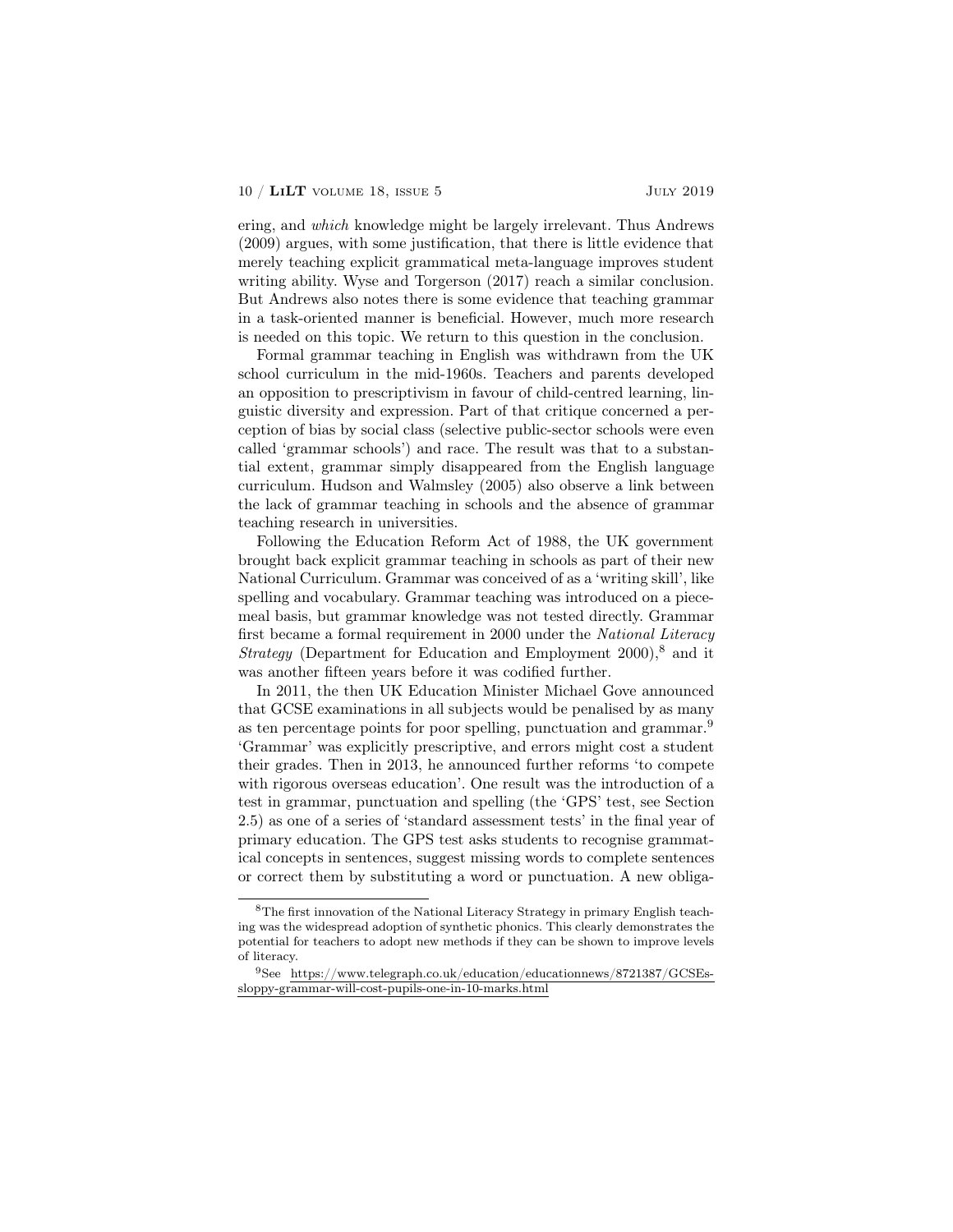tory National Curriculum in English was published in 2014, alongside a 'non-statutory' (optional) grammar glossary. This set out the types of grammar knowledge to be attained by a particular age. See below.

Is there scope within this new framework for a descriptive and empowering approach to grammar teaching? How might we equip students to express themselves more ably and better appreciate the writing of others?

Once English grammar is motivated as an enabler of language performance, rather than as a set of negative prescriptions, there are three consequences. First, this perspective need not be in opposition to the sensible pedagogical perspective of teachers who focus on 'child-centred learning' (if not the child, then who else?), self-expression and whole books. Get the child to read first, and analyse and reflect later.

Second, the ability to use real language texts to explore grammatical ideas becomes central. We need corpora, and ideally pre-analysed (parsed) corpora. A focus on corpus data offers a chance for teachers to redress this balance, initially by drawing on real examples and ultimately by project work. Rather than being told what should or should not be written or said, the student can be directed towards the data and encouraged to appreciate distinctions and consistency across registers. Which 'rules' are broken, and which are not?

Finally, for grammar to be empowering it must be presented as useful knowledge rather than knowledge for its own sake, what we might term a 'toolkit' approach, or what Myhill *et al.* (2012) call 'a repertoire of possibilities'. Just as one would not teach mathematical operators (plus, minus, divide, multiply, etc.) by only learning their definitions, grammatical concepts should be taught as operators to be applied to phrases and sentences.

## 1.4 The UK National Curriculum

In 2014, the UK Government published a new set of specifications for the National Curriculum in English. This was the first time since the 1970s that a single standard official grammatical scheme for all schools and levels was published.

This was an important event. Students in secondary education (age 12 upwards) are required to obtain a pass in the General Certificate in Secondary Education examination (or 'GCSE'). As a result, the UK curriculum in English is internationally recognised. Reaching this standard is a minimum requirement for students to progress in education, such as to attend a UK university, or to commence study for professional qualifications.

The previous absence of standardisation created significant problems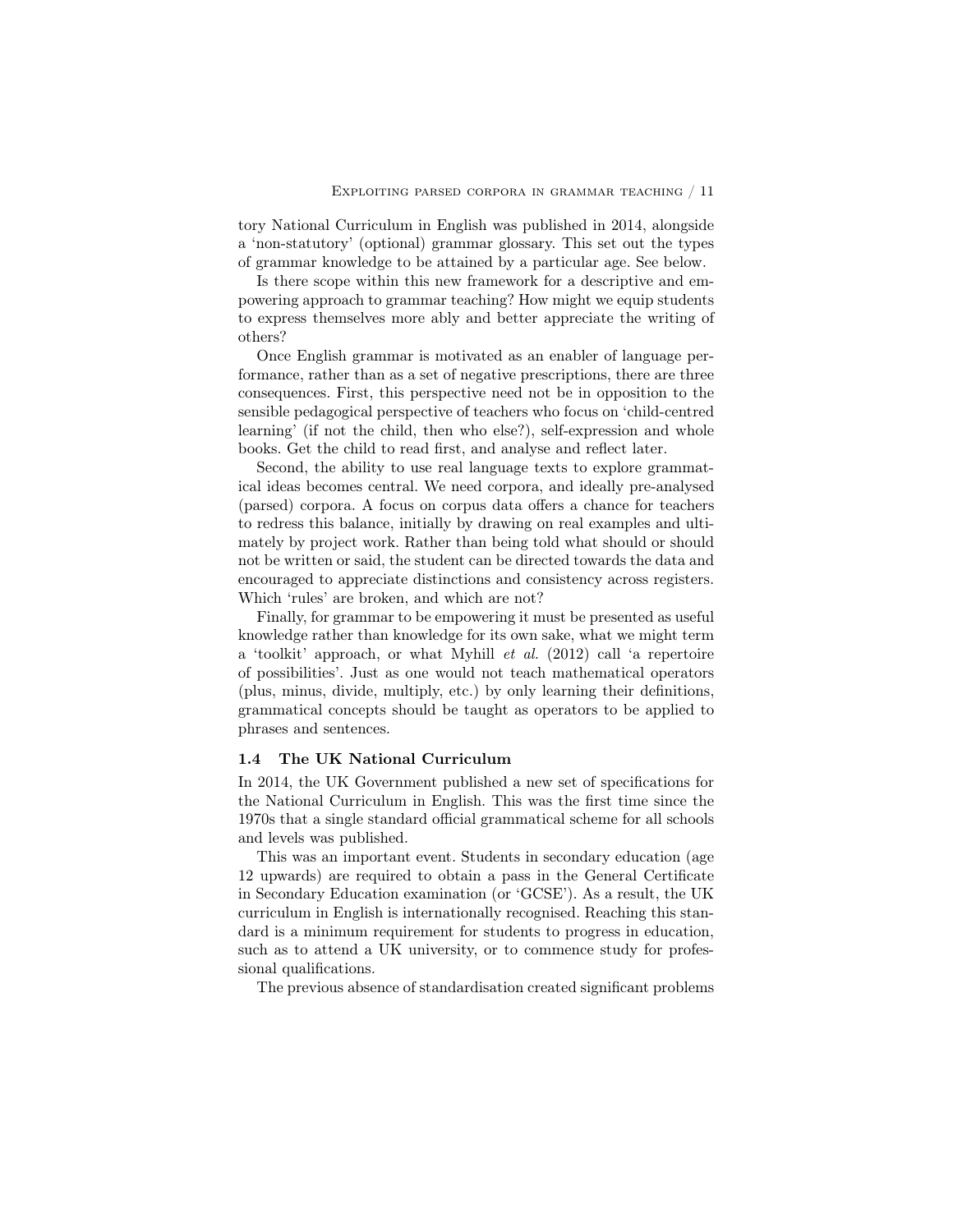in evaluating pupils' subject knowledge. With no standard grammar, students might be taught contradictory concepts. Questions occasionally employed outdated terms, in particular the overused term 'connective'.

Sometimes, the lack of understanding of grammar displayed by the question-setter was exposed by the question itself, an infamous example of which involved a request to name an 'appropriate adverb' in the 2013 GPS test.<sup>10</sup>

One important change introduced in this curriculum was the retirement of the old-fashioned extended use of the term 'connective'. This had been defined as covering co-ordinating and subordinating conjunctions (*and* and *although*, respectively), and sentence-initial linking adverbs (*however*, *nonetheless*. . . ). Co-ordination, subordination and sentence-linking are distinct grammatical and pragmatic operations, so placing them conceptually under the same label is patently unhelpful.<sup>11</sup>

Primary school level children are required to learn subject knowledge, which tends towards a prescriptive interpretation. By contrast, secondary school children are merely 'expected' to learn more advanced grammar, but what this 'advanced grammar' consists of is not specified in comparable detail. Evaluation of this grammatical knowledge is to be performed through marking writing for clarity and accuracy of communication, and the student's ability to use linguistic terminology in text analysis.

At Key Stage 3, the National Curriculum has this to say about grammar (Department for Education 2013):

Pupils should be taught to consolidate and build on their knowledge of grammar and vocabulary through:

- . extending and applying the grammatical knowledge set out in English Appendix 2 to the Key Stage 1 and 2 programmes of study to analyse more challenging texts;
- . studying the effectiveness and impact of the grammati-

<sup>10</sup>Students were asked to complete this test sentence: *The sun shone ............ in the sky.* The marking scheme used by examiners stipulated the following: 'Accept any appropriate adverb, e.g. *brightly, beautifully*'. The implication was that *bright* was wrong, despite the fact that *bright* in this context is an adverb (and one with a long history). Poetic answers such as *dutifully* were also deemed 'inappropriate', despite the fact that this is a semantic, rather than a grammatical distinction. See http://david-crystal.blogspot.co.uk/2013/09/on-not-verybright-grammar-test.html

 $^{11}\mathrm{The}$  Key Stage 2 standard assessment test for grammar (the GPS test) persisted with this loose definition of "connective" until 2015 at least. See https://grammarianism.wordpress.com/2015/04/28/connectives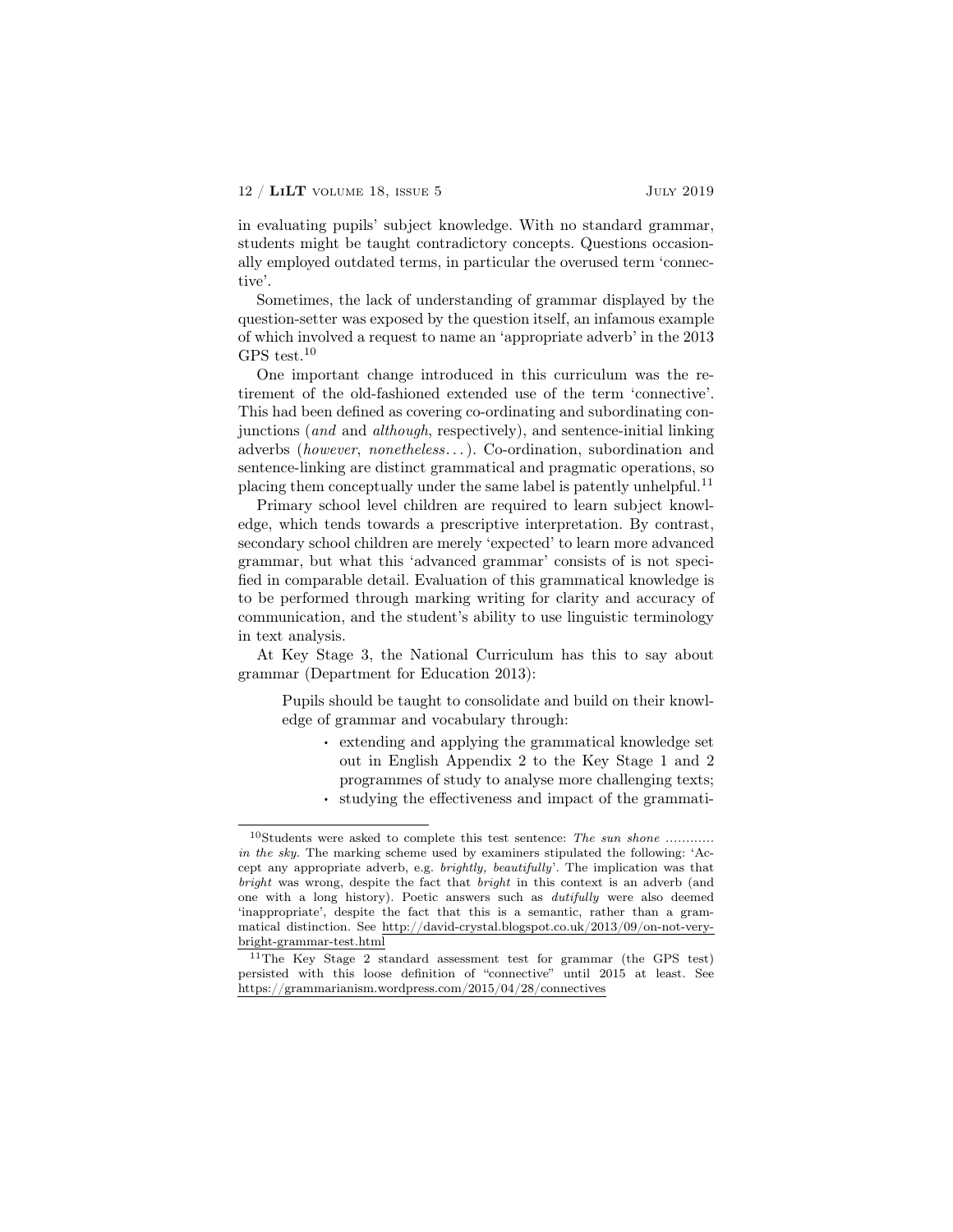Exploiting parsed corpora in grammar teaching / 13

cal features of the texts they read;

- . drawing on new vocabulary and grammatical constructions from their reading and listening, and using these consciously in their writing and speech to achieve particular effects;
- . knowing and understanding the differences between spoken and written language, including differences associated with formal and informal registers, and between Standard English and other varieties of English;
- . using Standard English confidently in their own writing and speech;
- . discussing reading, writing and spoken language with precise and confident use of linguistic and literary terminology.

Students are supposed to 'extend and apply' their primary school ('Key Stage 1 and 2') knowledge, but there is no detail in the National Curriculum specifications as to what such an extension might involve.

How are students to 'draw on' grammatical constructions they observe and 'use them consciously', unless they have the means to recognise these constructions and decide how they should be properly applied? It appears that the responsibility for extending the incomplete National Curriculum grammar specifications for primary into secondary education has fallen not just to teachers, but to pupils!

Secondary school students and teachers need an extended glossary and resources aimed at supporting teachers, many of which we had developed in the first project (see Section 2.1). Indeed Cushing (2018) argues that Key Stage 3 secondary school teachers need particular help to support children making the transition from primary to secondary English.

In the absence of such resources, the risk is that grammar teaching simply disappears from the English curriculum and the rating of 'clarity of exposition' is left to prescriptive, subjective and informal criteria. Text analysis may use out-dated terminology that the students themselves were not taught at primary school.

The 2014 curriculum was implemented on a rolling basis. In September 2014, Year 5 (age 10) children were introduced to it, in preparation for the GPS test at the end of Year 6. The 2016 GPS test was the first to use the new grammar terms. These pupils then graduated to secondary school in the summer of 2016. This timeframe shaped how we implemented changes to our teaching platform, a process we discuss in Section 2.5 below.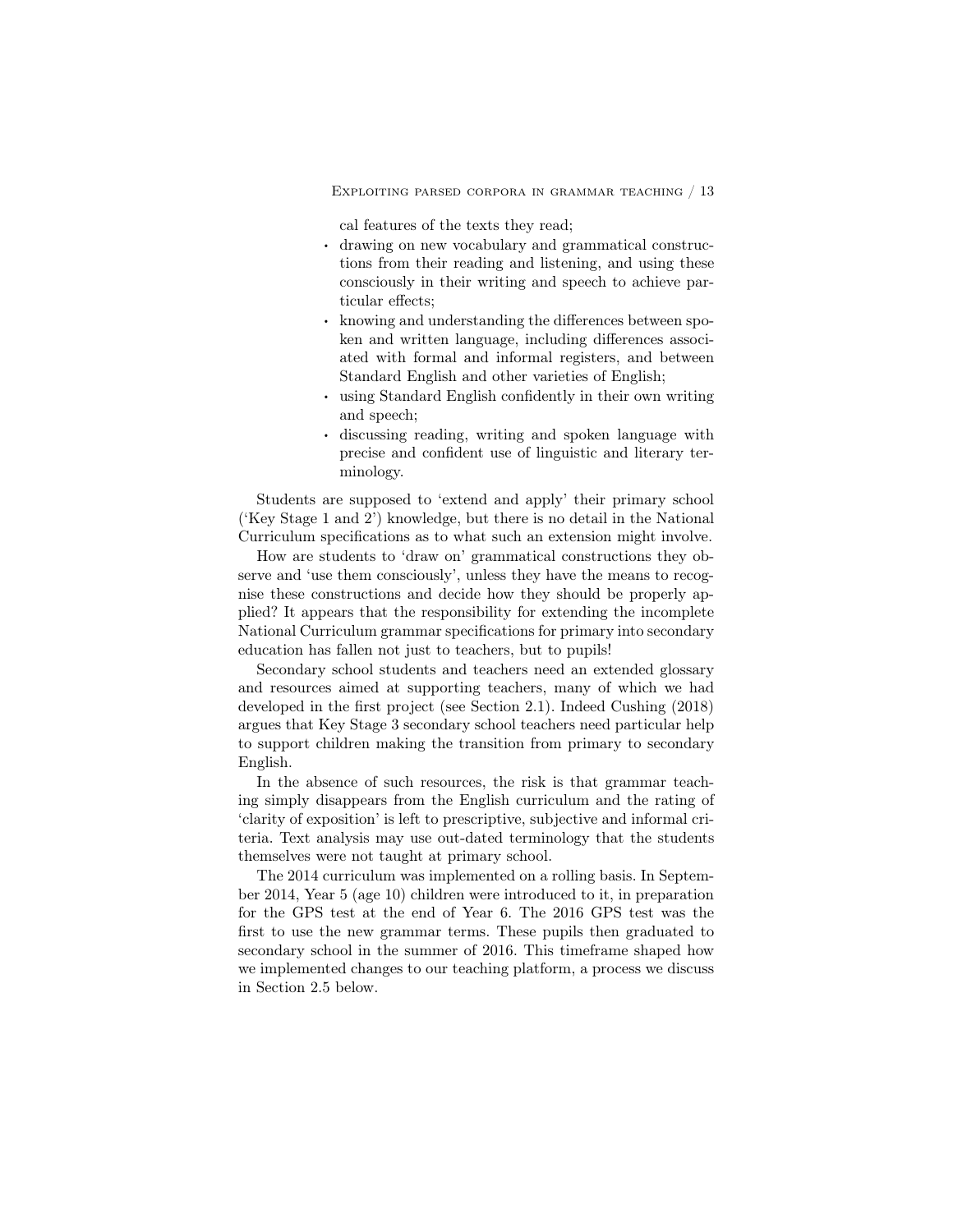## 1.5 ICE-GB and ICECUP

In 1998, the Survey of English Usage at UCL published the million-word *British Component of the International Corpus of English* (ICE-GB, Nelson *et al.* 2002). This parsed corpus was published with a speciallydesigned corpus exploration research platform called the *International Corpus of English Corpus Utility Program* (ICECUP).

The full corpus consists of some 83,000 sentences of written and spoken English produced by educated British adults. Participants had completed secondary education and none were under 18 years old. Speech data was transcribed word-for-word and then analysed in exactly the same way as written text.

'Sentences'<sup>12</sup> in the corpus are all fully parsed, i.e. each is given a grammatical analysis in the form of a phrase structure tree. Whereas some treebanks have employed a simplified grammatical scheme, the ICE-GB grammar was an extension of an extremely well-known and respected framework (Quirk *et al.* 1985). Familiar concepts of grammar such as 'noun phrase' and 'subject' are explicitly labelled, and the ICECUP software has an intuitive grammatical search engine. In principle, given some training, a teacher or student could find a complete list of subject clauses in the corpus (say) with a few keystrokes.

A 10,000-word sample corpus plus software, sufficient for many teaching tasks, was freely available from 1998 onwards. However, only a small number of enthusiast teachers, usually those with linguistics training, reported to the Survey that they were able to use it, usually with the most able students.

One aspect of this problem is likely to be information overload. ICECUP simply presents texts or series of sentences by default, hiding grammatical annotation (see Figure 1). But one keystroke opens a complete tree analysis (see Figure 3 below), containing terms that are unlikely to be familiar. ICECUP has a very open-ended, exploratory interface, so users risk being distracted by the options available at any point.

What makes a tool powerful for linguistics research can be a disadvantage in a pedagogical setting. ICECUP demands a high level of teacher knowledge, and teachers needed help navigating a class through using the tool. 'Complexity' is not merely a problem of tool design but ultimately it lies in the detail of the grammatical analysis. Ultimately we are faced with the problem of teacher knowledge discussed in Section

<sup>12</sup>In the case of speech, we might more accurately call these 'putative sentences' or 'text units' as sentences are not punctuated and sentence units had to be determined during the parsing process.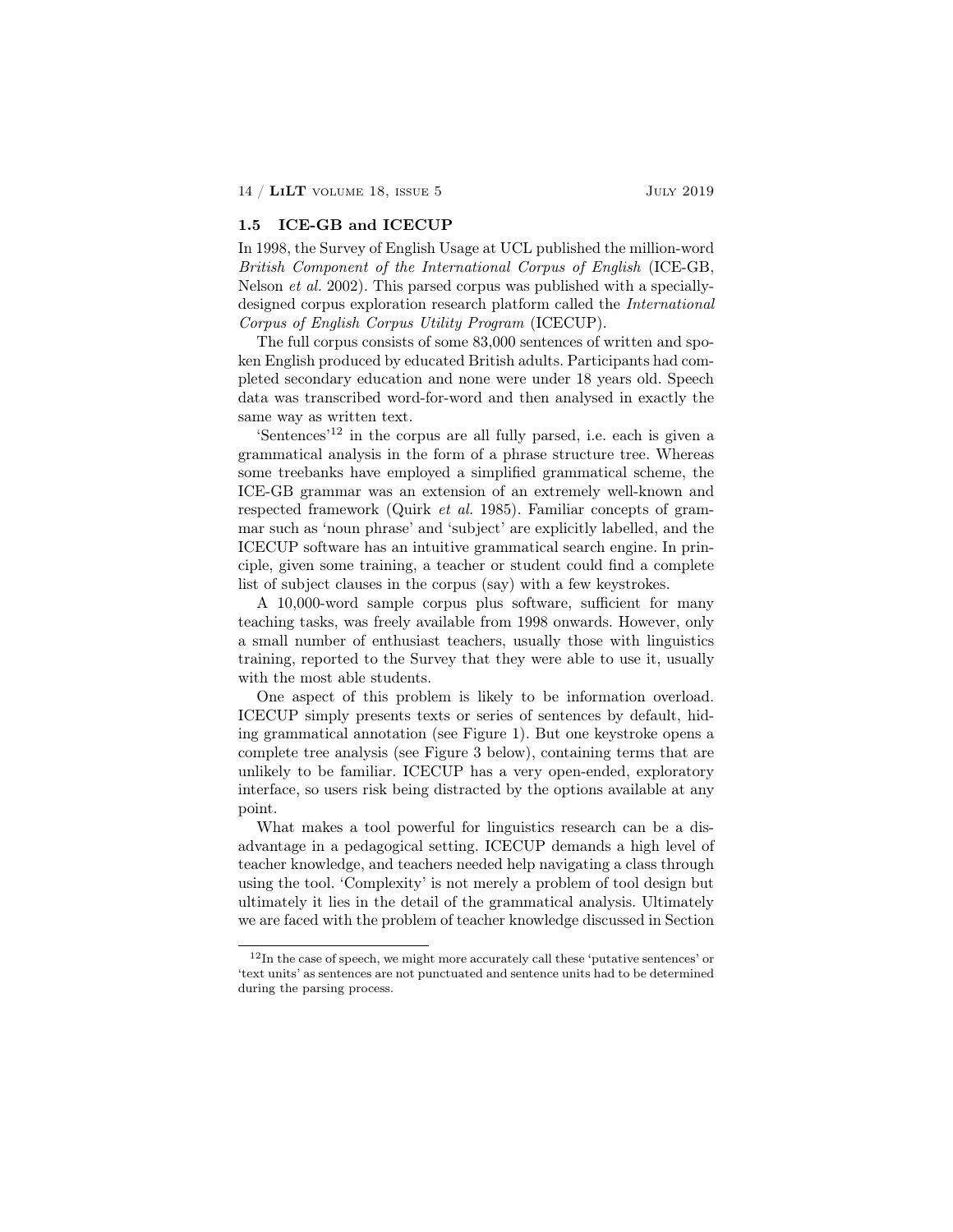1.2. Simply making the corpus available could not bridge the grammar gap.

The parent project, the *International Corpus of English*, is a longrunning international project collecting comparable corpora of speech and writing in over twenty countries<sup>13</sup> where English is the first or official second language. Research teams in each country collected a one million-word corpus of their own national or regional variety of English. Each team followed a common corpus design and a common annotation scheme, in order to ensure maximum comparability between the components (Nelson 1996). Data from countries in the first phase, including Britain, was collected between 1990 and 1992.

This common corpus design ensured that data was collected across a broad range of text types, including multiple types of speech and writing, in similar proportions. Spoken data included face-to-face conversations in classrooms, broadcast interviews, commentaries and telephone calls. Written data ranged from handwritten student essays to official printed documents, newspaper articles and novels. Although each corpus had only one million words, the idea was to capture English in as many different contexts as possible. Since this was the 1990s, there was no internet material, and no email or Twitter data.

The next stage of the development of ICE-GB involved annotation. Spoken data was transcribed word-for-word, and then annotated structurally. This structural annotation includes identifying slips of tongue and self-correction, noting ambiguous or hard-to-transcribe words, identifying turn-taking and indicating speaker overlap. Written data was annotated in a similar structural manner.

The following is a simple example spoken 'sentence' in ICE-GB.

(6) *We've als we've also got tapes of things like*  $\langle . \rangle$  [S1A-012 #11]

The first part is corrected by the speaker, so is here represented by the strike-through. The final symbol,  $\langle \langle \rangle \rangle$ , represents a pause.

The first stage of grammatical annotation is to allocate a part of speech for every word, a process called 'tagging'. Every word in ICE-GB was given a meaningful word class tag, such as "N(prop, sing)" for a proper singular noun or 'PRON(refl)' for a reflexive pronoun. So (6) becomes the following (with a gloss to the right):

 $\rm ^{13}Currently$  there are 26 research teams collecting corpora. See https://www.icecorpora.uzh.ch/en.html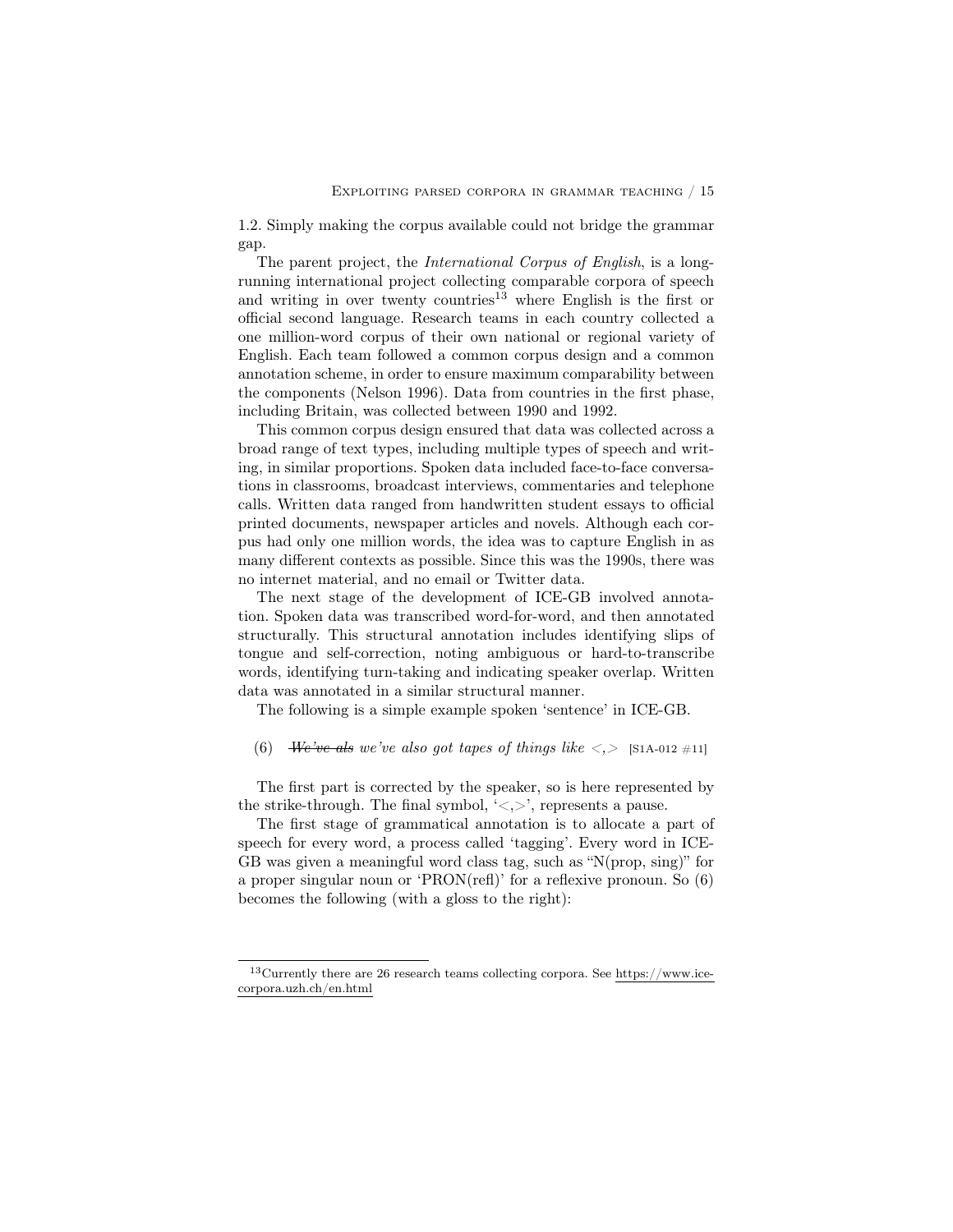| (6') | We                               | PRON(pres,plu)      | personal, plural pronoun         |
|------|----------------------------------|---------------------|----------------------------------|
|      | $\frac{1}{2}$                    | AUX(perf,pres,encl) | perfect, present tense, enclitic |
|      |                                  |                     | auxiliary verb                   |
|      | $_{\textit{dls}}$                | <b>UNTAG</b>        | untagged element                 |
|      | we                               | PRON(pers,plu)      |                                  |
|      | $v_e$                            | AUX(perf,pres,encl) |                                  |
|      | also                             | ADV(add)            | additive adverb                  |
|      | got                              | V(montr, edp)       | monotransitive, $-ed$ participle |
|      |                                  |                     | verb                             |
|      | tapes                            | $N$ (com, plu)      | common, plural noun              |
|      | οf                               | PREF(ge)            | general preposition              |
|      | things                           | $N$ (com, plu)      |                                  |
|      | like                             | CONNEC(appos)       | appositive connective            |
|      | $\mathopen{<}$ , $\mathclose{>}$ | PAUSE(short)        | short pause                      |
|      |                                  |                     |                                  |

This level of analysis is very common, because automatic tagging programs can obtain an accurate classification in excess of 95% accuracy. Most corpora available today are automatically tagged for wordclass (sometimes termed 'part of speech' corpora), but are not manually checked.

From a pedagogical perspective, an unparsed corpus has three obvious disadvantages.

Some simple patterns may be identifiable in such corpora using regular expressions (e.g. 'N of N' examples like *tapes of things*). But they cannot be exhaustively identified if intervening constructions are allowable (*tapes of very old things*). However, a key benefit of corpus examples is that by showing permutations they draw students' attention to the options for modifying phrases in their own compositions. In a tagged corpus, with regular expressions these elaborated examples are not reliably revealed.<sup>14</sup>

Second, a central topic in the grammar curriculum is verb complementation. Reliably identifying subjects, objects and complements, and deciding on the transitivity of the verb, are parse-level annotation decisions. An 'Identify the Subject' task is not possible unless subjects are properly annotated.

A third reason for working with a parsed corpus does not concern the focus of teaching, but example context. We frequently wish to screen out over-complex examples in teaching. See Section 2.4 below. We may wish to avoid examples with particular structures or elements that are

<sup>14</sup>Some tools such as collostructional analysis (Stefanowitsch and Gries 2003) or *SketchEngine* (Kilgariff *et al.* 2014) might be capable of performing a 'proto-parsing' process to find expanded examples during search. But since algorithmic results are imperfect, this step displaces the problem of parsing accuracy to the student.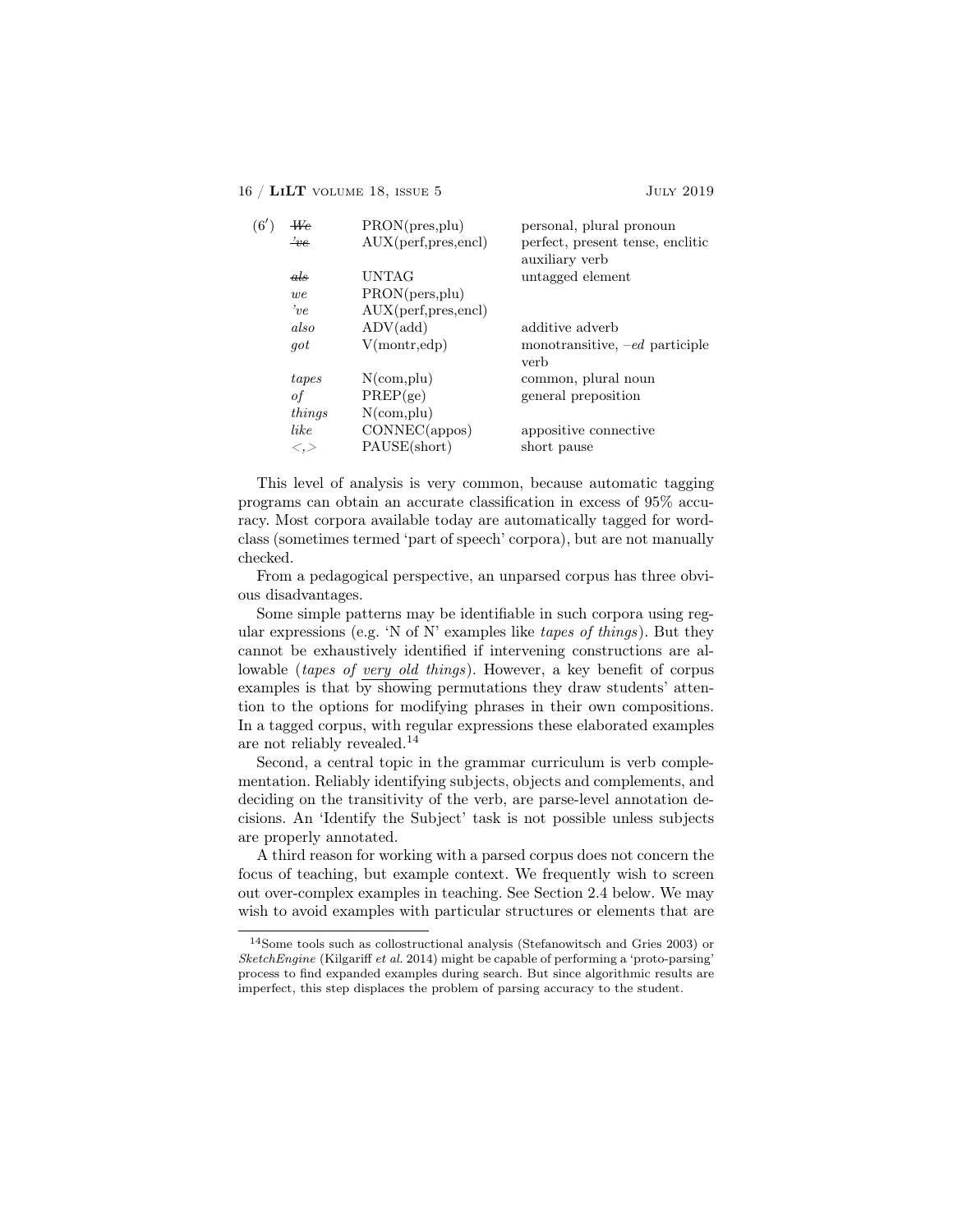

FIGURE 2: An FTF for a noun phrase ('NP') that contains three boxes ('nodes') in succession: the top level NP, a head noun ('NPHD, N') followed immediately by a noun phrase postmodifier in the form of a prepositional phrase ('NPPO, PP'). The tree is drawn from left to right for space reasons.

not found in the curriculum (like clausal subjects), or are not taught to students at a particular level. Or we might wish to exclude sentences with more than one embedded subordinating clause, sentences with more than three clauses, etc.

In ICE-GB this annotation was used as the basis for a full parse analysis. The phrase structure tree for (6) is shown below in Figure 3.

As we have noted, this corpus was fully parsed using a grammatical analysis scheme based on Quirk *et al.* (1985). Parsing a corpus is a much more complex and labour intensive process than tagging. Parsers tend to be more inaccurate than taggers, especially on natural language. Parsing spoken data also involves a degree of interpretation of the stream-of-speech into sentence segments, and the removal of selfcorrection. Thus for (6), the parser would be given the task of parsing *we've also got tapes of things like*. (Note the ambiguity of the final *like*, especially in the absence of audio.)

Each sentence in a text would be parsed separately, and once parsed, previously-removed elements would be reinstated. The parsed text was then reviewed by linguists and every tree in it corrected manually (Wallis and Nelson 1997). After the corpus was assembled, a second wave of manual review could begin. This process, termed 'transverse' or 'crosssectional correction', reviewed the corrected corpus construction-byconstruction.<sup>15</sup> Whereas a sentence-by-sentence review could be carried out with simple tree editor working through a series of files, performing cross-sectional correction necessitated significant software support in the form of a database platform on which search tools and editors can operate.

ICECUP 3 has proven to be a robust database platform with a set

<sup>15</sup>Needless to say, the parsing of ICE-GB was a lengthy process involving an estimated fifteen person-years of effort, on top of the ten person-years spent collecting and transcribing data.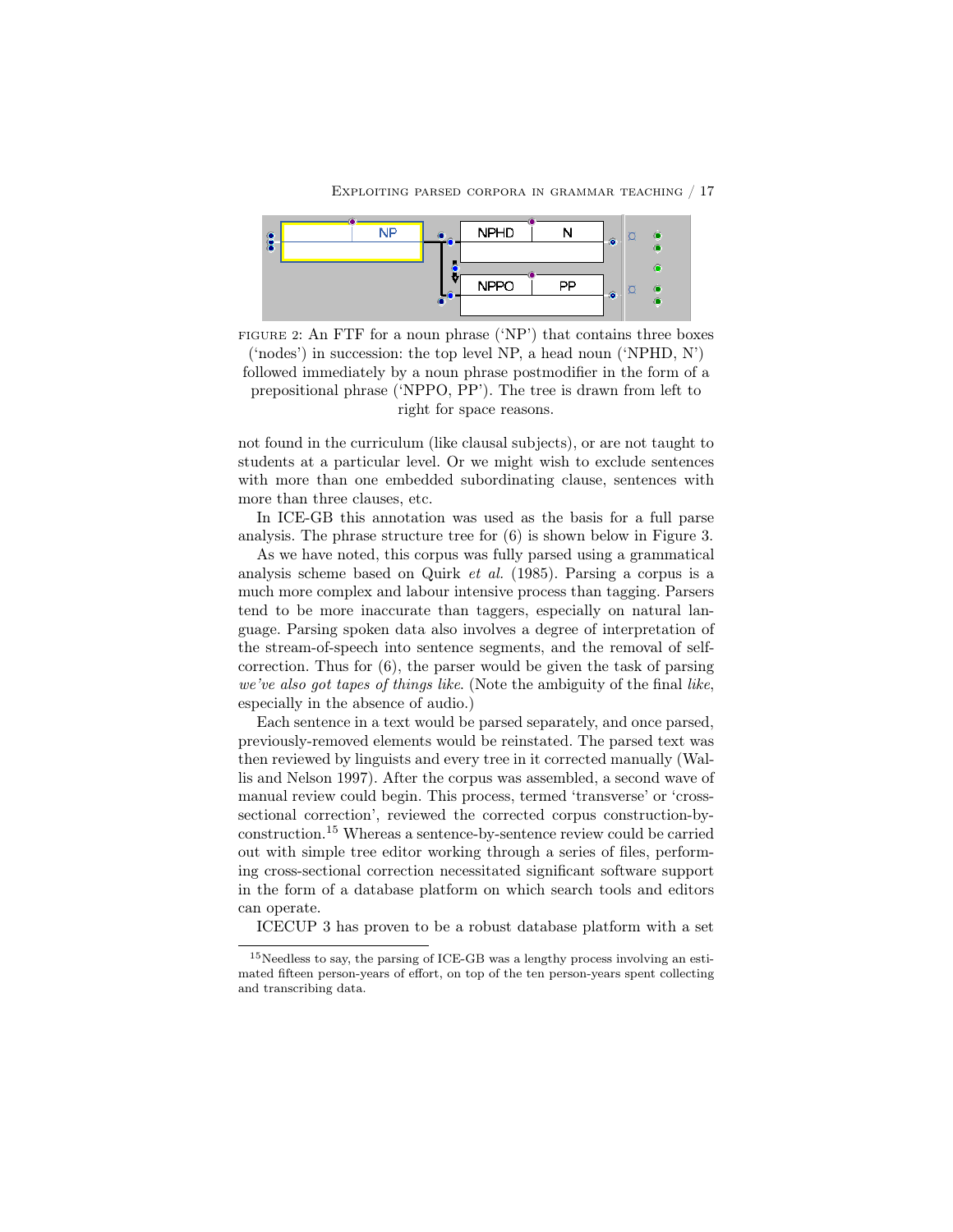of effective search tools. The same software was used for editing the corpus (in a 'search and edit' mode) as for performing research. Thus, as the corpus was corrected it was possible to begin to perform research using it, and simultaneously identify errors in the annotation. Overview tools such as the lexicon can be used to spot coding errors.

ICECUP's main search engine is a fast and efficient artificial intelligence pattern-matching algorithm for grammatical tree searches and a sophisticated corpus indexing system. This supports a visual grammatical query framework called *Fuzzy Tree Fragments* (FTFs, Nelson *et al.* 2002). An FTF is like a 'grammatical wild card'. A simple example is given in Figure 2.

In the ICE framework, each node contains three parts. The upper left section contains a grammatical function label (e.g. 'subject', 'direct object'); the upper right section contains the category or word class ('noun', adjective'), and the lower half of the node contains various kinds of features that further specify the node.

In an FTF, specifying each section is optional. The user can include or omit information from every part of this tree. For example, the user might say that they would like to require that the noun phrase in Figure 2 be a direct object ('OD' in the Quirk notation).

Alternatively, they might alter a link. Swapping the black 'immediate' arrow between the two 'child' nodes for a white 'eventual' one relaxes the requirement that the two nodes follow in order without any intermediate element. Every spot ('radio button') in Figure 2 represents a switch that can be selected to change the geometry of the FTF in some way.

Nodes and words can be added or removed. In Figure 2, no words are specified, as indicated by the ' $\alpha$ ' symbols on the right hand side of the figure. These 'word slots' can be replaced with single words or wild cards, or a set of words and wild cards. An option of marking words to be excluded allows us to specify an 'exclusion set', such as '\*ing thing' meaning "every word ending in -*ing* that is not *thing*".

A node in an FTF looks like a node in a tree, with the same set of functions, categories and features available to be included or left out. However, more sophisticated options are available, for example to require that a node has the function of either direct object or indirect object (a member of a set, 'OD, OI'), or that the node itself is specified by a logical expression, e.g. neither an -*ed* participle adjective nor a verb  $(^{\circ} \neg (ADJ(edp) \vee V)$ <sup>'</sup>).

<sup>&</sup>lt;sup>16</sup>Gloss: PU = parsing unit, CL = clause, main = main clause, montr = monotransitive, NPHD = noun phrase head,  $PRON$  = pronoun, pers = personal, plu =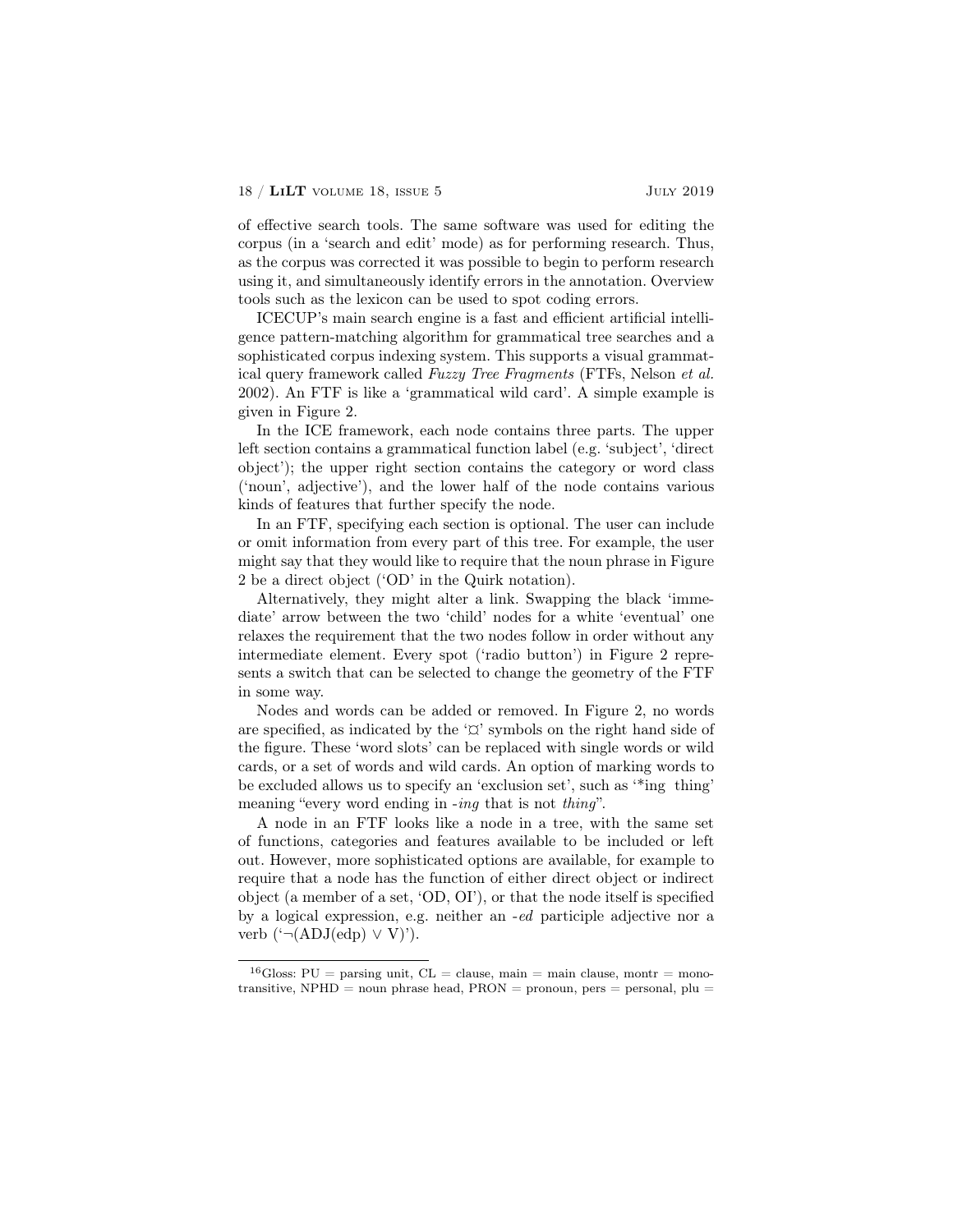

#### Exploiting parsed corpora in grammar teaching / 19

FIGURE 3: Applying the FTF in Figure 2 to the corpus finds sentences like  $(6)$ , parsed.<sup>16</sup>

The essential idea is extremely simple. The FTF looks like a tree, and it can be applied to the corpus to find other trees.

Given the complexity of any complete grammatical system, how can linguists ever hope to learn the grammar and use the tool? ICECUP is designed from the ground up to address the 'exploration problem'. Users, whether new or experienced, cannot be said to truly know the grammatical scheme until they have seen how it is instantiated in the corpus, but they need to know the scheme in order to search the corpus.

ICECUP addresses this problem by supporting a 'search-browserefine' cycle with an open-ended interface with multiple entry points. A user could build an FTF like Figure 2 'top down' by editing a blank FTF. But that requires them to anticipate that the corpus contains structures like this.

Alternatively, a user could perform a simpler search (e.g. a lexical search or just browse a text), browse the sentences and trees within it, and then select nodes in the tree to construct a new FTF that includes them. The user can find a construction they are interested in and ask

plural,  $OP =$  operator,  $AUX =$  auxiliary verb,  $perf =$  perfect,  $pres =$  present tense,  $INDEX = indeterminate$ ,  $UNTAG = untagger$ ,  $SU = subject$ ,  $NP = noun phrase$ ,  $VB =$  verbal,  $VP =$  verb phrase,  $A =$  adverbial,  $AVP =$  adverb phrase, add = additive,  $AVHD =$  adverb phrase head,  $ADV =$  adverb,  $MVB =$  main verb,  $V =$  verb,  $edp = -ed$  participle,  $OD =$  direct object,  $NPPO =$  noun phrase postmodifier,  $PP =$ prepositional phrase,  $P =$  prepositional,  $PREF =$  preposition,  $ge =$  general,  $PC =$ prepositional complement,  $COAP =$  appositive connective,  $CONNEC =$  connective,  $appos = appositive, PAUSE = pause, short = short pause.$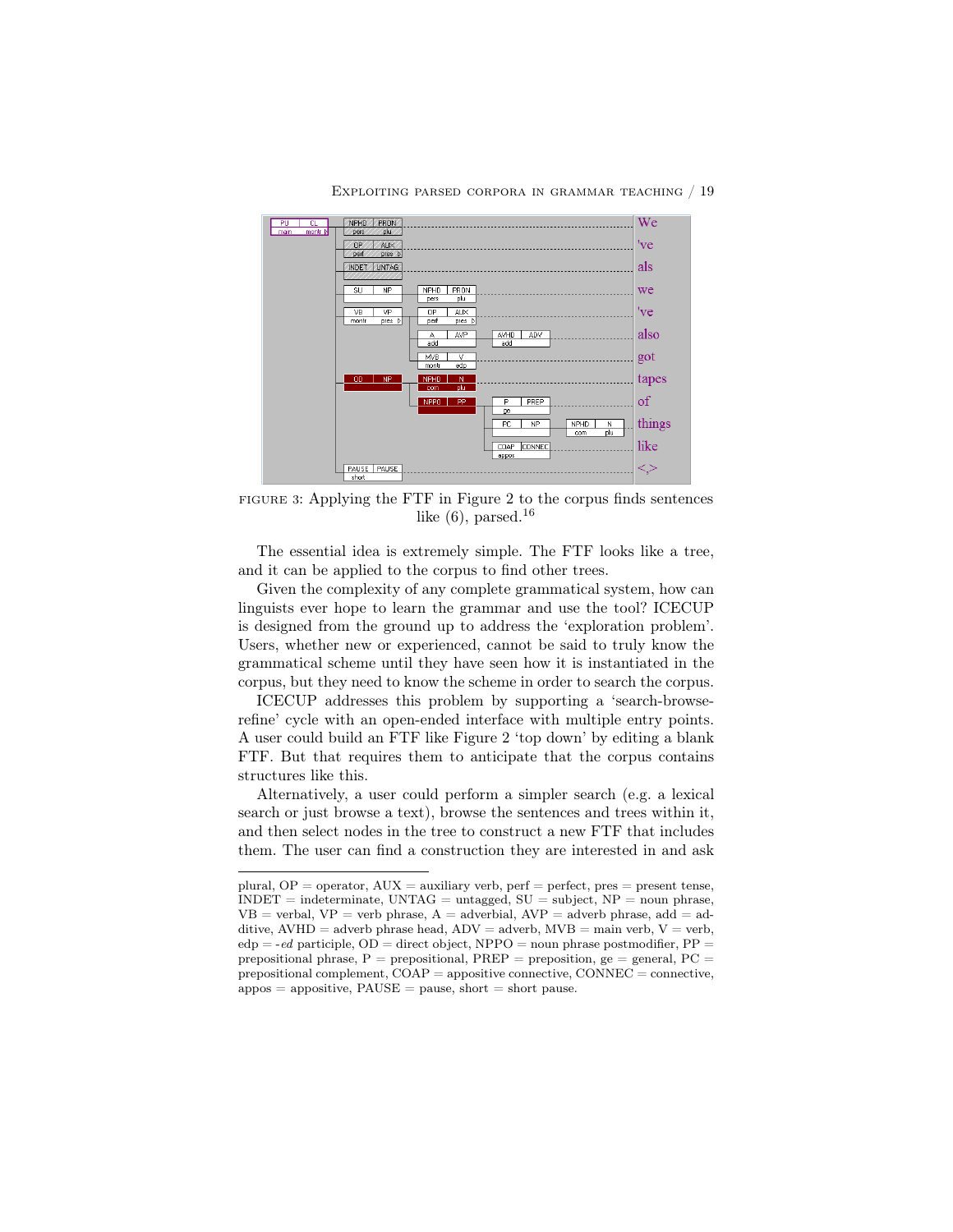ICECUP to obtain a complete list of similar constructions.

For example, the lexical search  $\langle N \rangle$  of  $\langle N \rangle$  (any noun followed by the word *of* ) will find over 20,000 examples in ICE-GB to pick from, including the tree in Figure 3.

ICECUP contains an 'FTF creation 'wizard' tool that builds new FTFs from corpus trees. Figure 2 can be obtained by selecting the highlighted nodes in Figure 3 and removing information to make it more general (e.g. clearing the function of the NP node).

This means that if a user does not know the grammar they can still immerse themselves in it in the corpus. They can see how a particular sentence was analysed and follow their curiosity to find other trees with similar analyses. They can answer the 'how' question: *how is this sentence analysed?* But the user still needs a basic understanding of English grammar to make sense of the analysis found – the 'why' question – *why is this sentence analysed like this?*

Teachers need additional help.

## 2 Teaching English Grammar in Schools

In 2009, the Survey of English Usage began a project aimed at developing grammar teaching resources for UK secondary (high) school English teachers. The starting point of this project, called *Teaching English Grammar in Schools* (Aarts and Smith-Dennis 2018), was the observation that simply giving teachers and students access to a corpus (a 'DDL' approach) is insufficient, even with a corpus and tool as sophisticated as ICE-GB and ICECUP. As we have seen, most teachers' existing knowledge is limited, whether this be knowledge of the subject or of pedagogical strategies for teaching it.

ICECUP contains a complete help file with a glossary of grammatical terms, and the help system can even trigger searches for examples in ICECUP. But the learning curve for teachers with no training in grammar is simply too steep, and their time too limited, for this strategy to be sufficient.

## 2.1 A platform for secondary school grammar teaching

While we were developing corpus resources for research purposes, government educational policy was moving in the direction of instructing English L1 teachers to teach grammar. The initial impetus for the project was a review of Key Stage 3 English Grammar Teaching (the early years of secondary school) carried out in 2007. This concluded that teaching should make use of formal and informal English in different settings, and that grammar teaching must be driven by real examples. In our view, as far as possible, therefore, resources would draw examples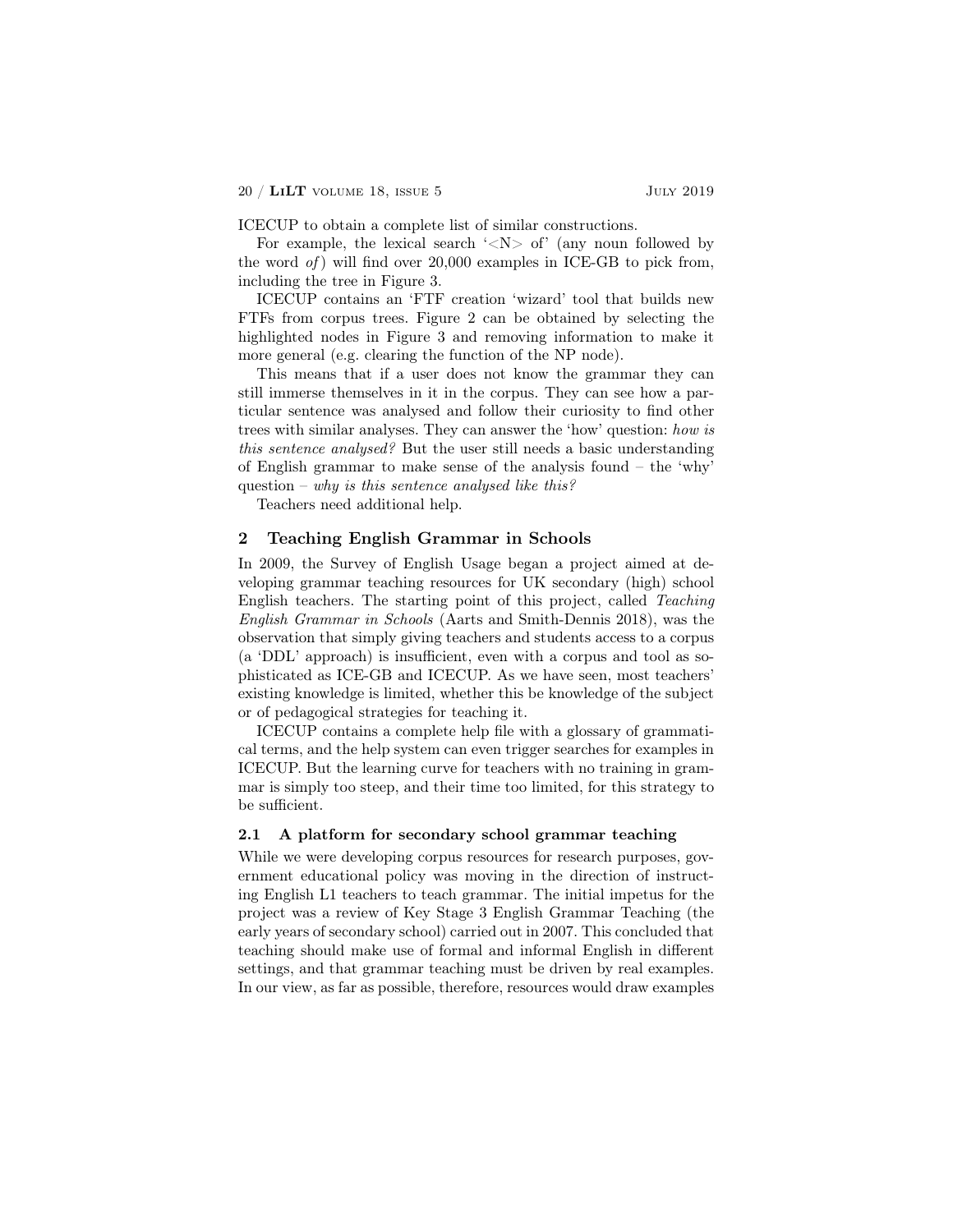#### from ICE-GB.

However, it was agreed from the outset that a requirement to take examples from our corpus would not be a limiting factor. Our principal goal was to develop engaging lesson plans and assessments that teachers actively wished to use. As a 'knowledge transfer' project, success of the project was ultimately a question of how many teachers used the platform.

We developed a website platform called *Englicious* (http://www. englicious.org) to house a large collection of starter tasks, lesson plans, exercises, assessments, student project outlines, 'continuous professional development' (CPD, training materials for teachers) and reference materials. An experienced former schoolteacher on our team with a linguistics background developed resources and evaluated them in his sixth-form (senior) classroom.

The original plan was to access corpus examples directly in real time. In other words, when a teacher displays an exercise or a lesson script on a computer or whiteboard, examples are drawn from the corpus on the spot. The lesson script contains an FTF rather than a hardwired example. When the page is viewed, the webserver applies the query to the ICECUP database on the server, and merges the output with the webpage, reformatting as necessary. Unlike the DDL approach, where search results are presented without pedagogical mediation, the technology integrates corpus examples with the lesson script.

Such an approach is appealing due to its flexibility. It separates the two layers – the 'pedagogical layer' of the lesson script and the 'content layer' of corpus examples – for maximum flexibility and re-use. Multiple scripts can access the same examples. The teacher can restrict examples to a particular text type or genre (such as limiting examples to formal letters, novels, conversations, etc.); or the student can press a button to access the surrounding context of an example.

However, the principal problem with an unfiltered direct-access corpus approach is simply that it is very difficult to control which examples are presented in this way. Examples may be inappropriate for a variety of reasons, including age-inappropriateness of vocabulary. Problems of excessive complexity can afflict the target structure (a noun phrase, say) or the complexity of the whole sentence. We refer to the problem of selecting examples for teaching purposes as 'the selection problem', and discuss it in Section 2.4 below.

There was a second problem related to drawing examples direct from ICE-GB. This is the fact that the grammar taught in schools, while not dissimilar to the ICE-GB grammar, is different in some important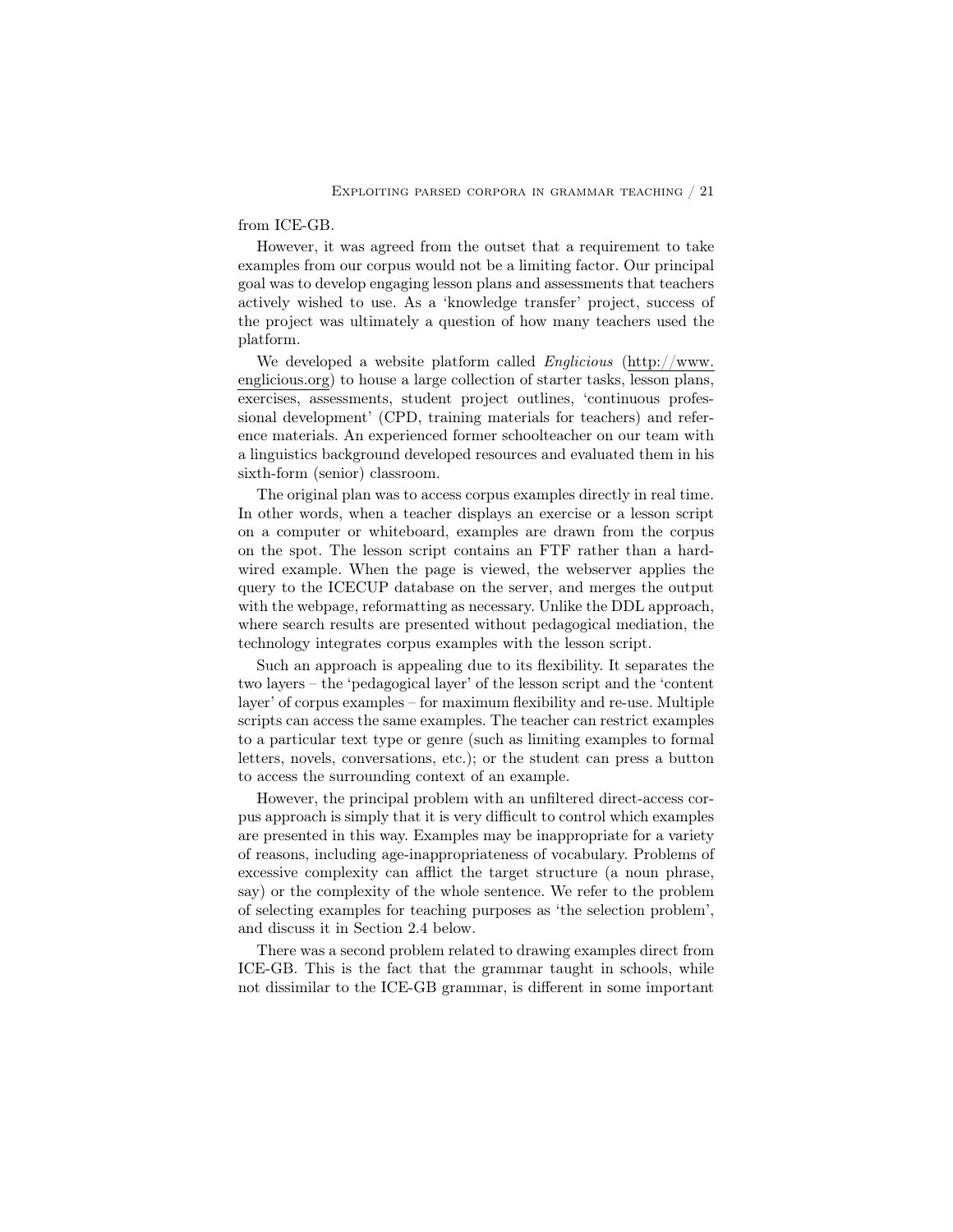## respects.<sup>17</sup>

Leaving aside variations in terminology, the school grammar has limited coverage, whereas the corpus grammar had to be applicable for every sentence. As a result, a randomly-selected example from ICE-GB, *like* example (6), may include grammatical concepts that the teacher is ill-equipped to discuss. Why, for example, is *like* in example (6) not a verb but an 'appositive connector' (see Figure 3)? Alternatively, why should *I mean* and *you know* in (7) both be considered 'formulaic discourse markers', rather than pronouns and verbs?

## (7) *I mean I you know I shared a flat with him for over a year*  $[SiA-093 \#104]$

If example (7) were presented in a 'spot the verb' dynamic exercise, the student would almost certainly select the semantically-bleached *mean* and *know*. In the absence of a concept of 'discourse markers', a literal interpretation would be valid.

The most immediate practical solution to the selection problem was to address many of the factors by pre-screening examples from the corpus manually. We drew examples from the corpus, considered their appropriateness and created smaller pools of twenty to fifty pre-filtered examples for each assessment task. These pools were then used in dynamic exercises such as the one in Figure 4.

The assessed exercise tasks on the *Englicious* platform fall into a number of different types. These include

- . Selecting simple alternatives by clicking on a 'radio button', including 'cloze' exercises with a different set of alternatives for each example;
- . 'Independent selection' exercises any lexical item (a word or part-word) can be individually selected (e.g. to select all nouns in a sentence);
- . 'Sequence selection' exercises any sequence of words may be individually selected (e.g. to identify the subject of a clause);
- . 'Keyboard completion' exercises a word is completed by typing (e.g. to give the correct spelling of a word);
- . 'Card adjoining' exercises virtual cards are dragged together on the screen (e.g. to form a new word or phrase).

 $^{17}\mathrm{This}$  grammar was later standardised in the 2014 National Curriculum Specifications (see Section 2.3).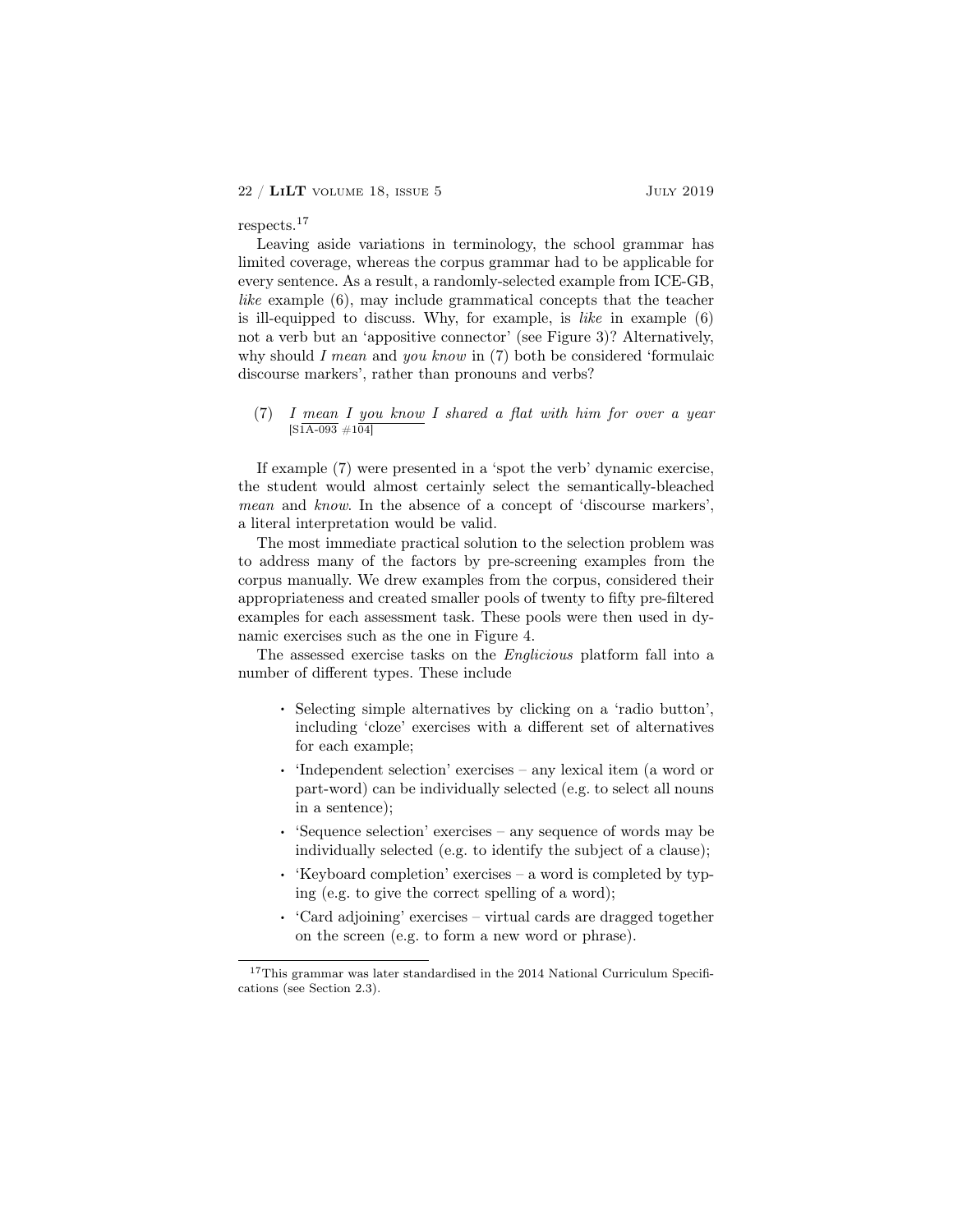

Exploiting parsed corpora in grammar teaching / 23

FIGURE 4: A dynamic preview of an *Englicious* assessment task for secondary school pupils. Examples are drawn from ICE-GB. Completing the exercise reveals a score and an explanation of the distinction between active and passive. At the top right is the image of a small projection screen. If this is clicked, the exercise is displayed in a full-screen mode on, e.g. an interactive whiteboard in the classroom. The Resources button pulls up a complete set of searchable resources, and Glossary shows the extended glossary.

Each exercise has a pool of test examples, each one including the right answer and information to generate some feedback hints to the student. Examples are drawn from this pool using a randomised sequencing algorithm. This orders examples in a sequence and then remembers that sequence between page visits. A student returning to the same exercise or pressing a 'Try again' button will be sure to see new examples until the sequence is exhausted.

Additional controls are then used to balance examples (see Section 2.4). In the case of 'radio button' exercises like Figure 4, the algorithm also attempts to serve up examples to have an approximately equal number of each type, so in Figure 4 two are active and two passive.

With the the exercise types mentioned above it is possible to keep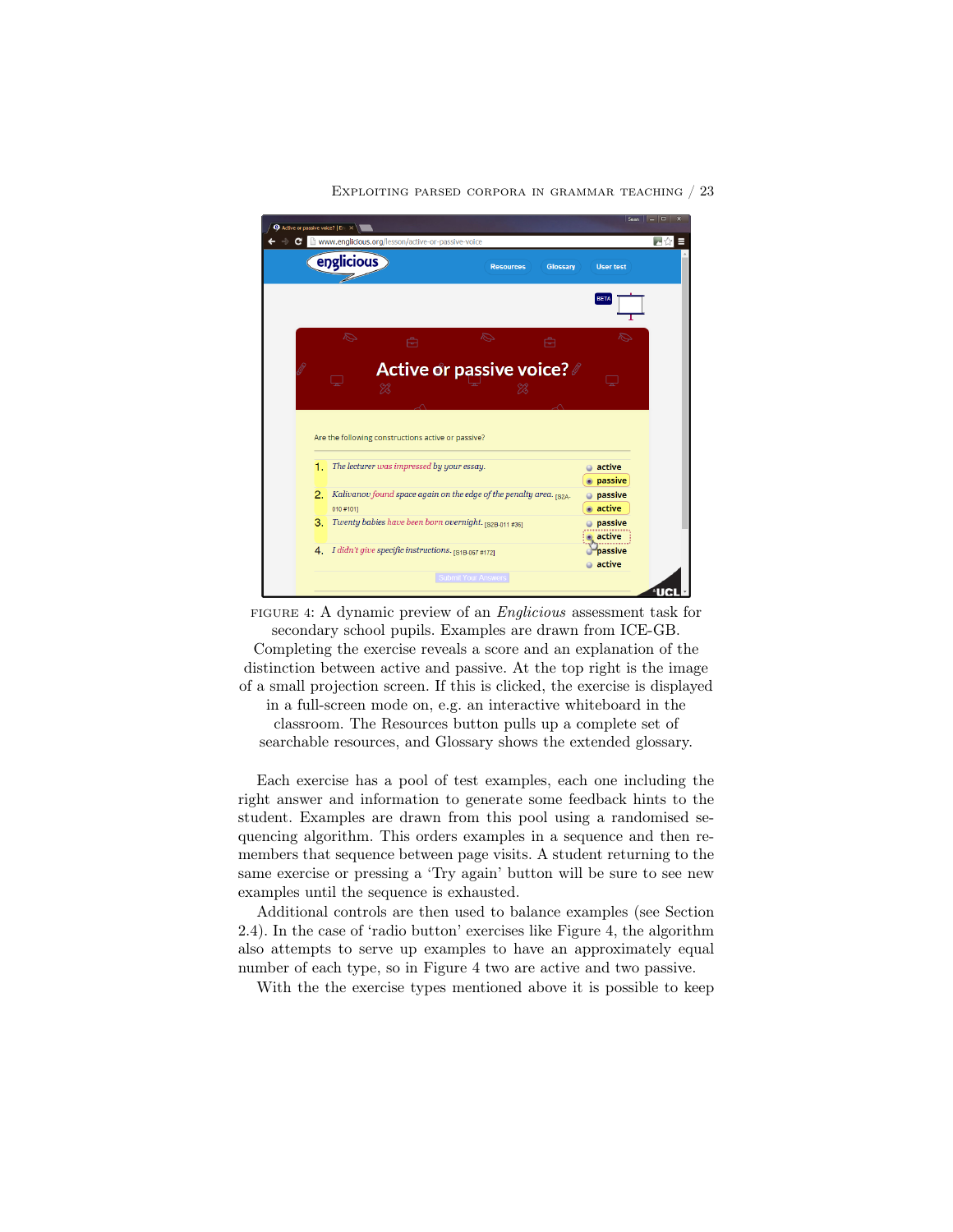scores. However, not all *Englicious* activities have a 'right' answer. We also developed a wide range of interactive activities to help teachers explore ideas in the classroom.

## 2.2 Extending the platform to primary schools

The secondary school *Englicious* project was completed in 2012, and was followed by a second project in which we extended the initial project to primary schools (Key Stages 1 and 2, up to age 11). We carried out work in partnership with a North London primary school, and teachers experimented with material in their classes as we developed it.

We saw in Section 1.3 how UK primary schoolteachers have been required to teach English grammar for some years and that the government instituted the 'Grammar, Punctuation and Spelling test' (more colloquially termed the 'SPaG' test) to be administered at the end of primary education (Aarts forthcoming). The National Curriculum standards (see Section 1.4 and below) were in place from 2014. Unlike secondary school teachers, who are specialised by subject, primary school teachers are almost always generalist teachers, teaching everything from mathematics to poetry.

As we saw in Section 1.4, government curriculum requirements for grammar on primary school teachers are more explicit than the requirements at secondary level. Primary teachers are expected to teach grammar to children from an early age, and this knowledge is evaluated by the grammar test at the end of the child's final year in the school. The results of these tests can impact on a school's government league table ranking. Primary school students tend to be less challenging of the information presented than older children, if only because they are younger. However, both primary and secondary teachers express anxiety about questions they cannot answer.

The obvious advantage of extending *Englicious* from secondary to primary level is that it can provide an integrated pathway for English grammar with consistent terminology and resources. It provides the opportunity for secondary school teachers and students to refresh their knowledge by drawing on resources that span the primary/secondary divide.

The development of a teaching platform for primary children required us to develop a software interface that was expressly geared towards young children's activity-based learning and indeed play. Corpus examples from ICE-GB, whether randomly-selected sentences, clauses or words, would likely not be appropriate simply due to the fact that it contains adult English language unfamiliarity of some of the language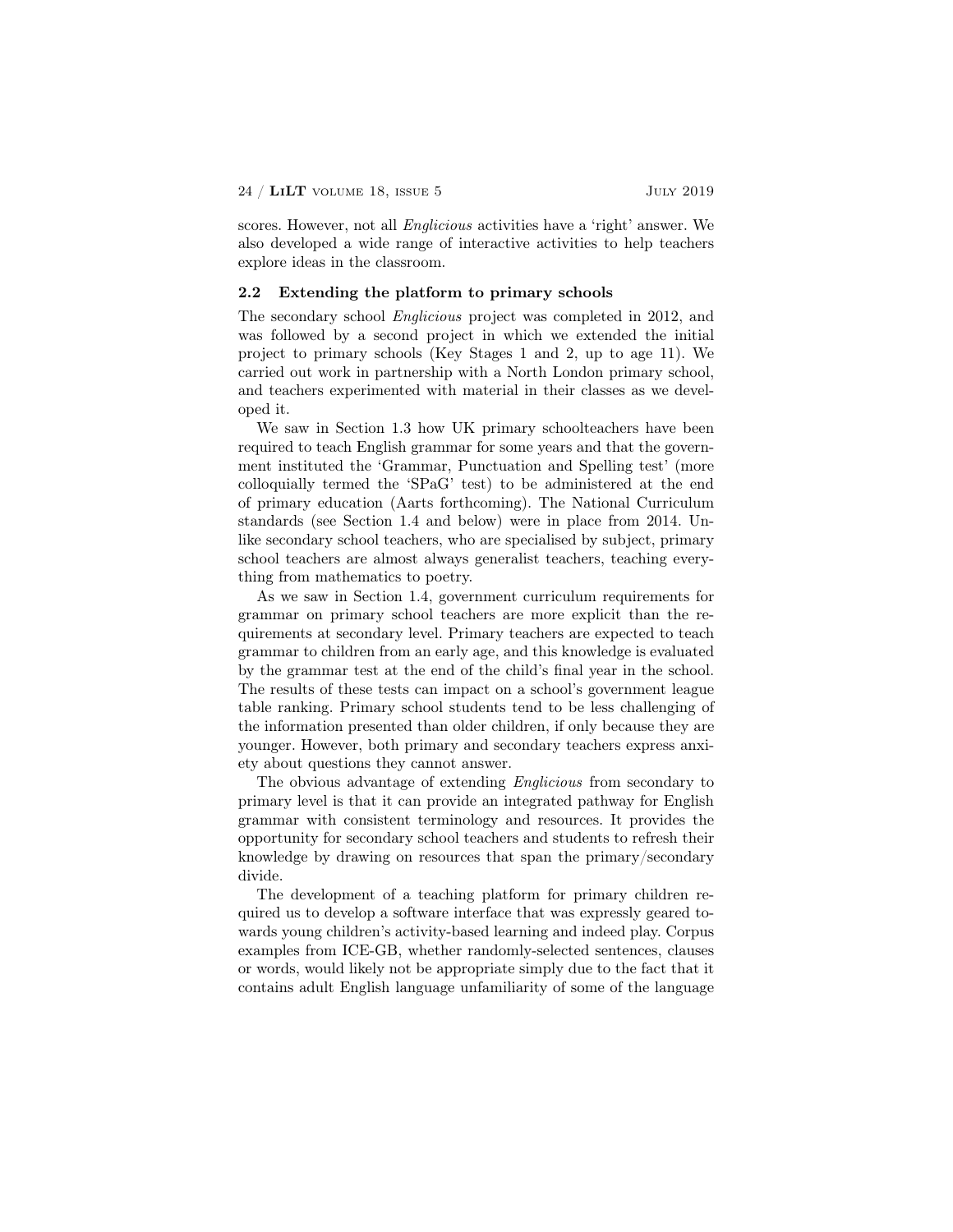to young children.

Developing for very young children meant designing specific classroom activities, and simplifying other activities to make them usable for younger children. The slideshow mode hides distracting extraneous material. Words are presented in a large font where possible. Tasks were aligned by age and curriculum goals. Interactive activities aimed specifically at younger children included card sorting, where the child placed 'cards' containing words in containers, and a novel tool we term the 'slot machine' interface.

The strength of the DDL approach for teaching purpose lies in the breadth of linguistic examples used and the illustration of the effect of grammatical rules by induction. Selecting and aligning similar sentences in a concordance draws attention to regularities on either side of the target concept. However, using a concordance for teaching very young children was unlikely to be successful, especially with the adult language ICE-GB corpus.

Instead, we turned the DDL idea of exposing the regularities of sentences by grammatical alignment into a classroom activity. We developed the 'slot machine' interface. A noun phrase version of this tool is in Figure 5. Like a corpus concordance, the activity emphasises grammatical regularity by employing a repeating pattern. Unlike a concordance, elements within each slot are randomised and mobile, generating random noun phrases. These are clearly not attested sentences from 'real language', but for this activity this is not necessary.

The activity generates classroom discussion, whether the phrases make sense or not. Teachers reported that this exercise in particular created extensive classroom discussion, in two ways.

Firstly, it caused children to see how word order was important in their own writing and thus to see the relevance of grammar rules. In a concordance of attested sentences, grammar rules will rarely be broken, and the student can only induce a rule on the basis of positive examples. They don't see examples of rule breach. The slot machine allows rules to be broken. Designed as a classroom activity, it generates classroom discussion.

The teacher does not have to be confident in the meta-language in the column titles to show, for instance, that switching the order of columns in Figure 5 generates incoherent phrases. Very young children may not immediately spot where determiner-noun agreement is broken, but older ones have learned this rule and comment on it.

At the same time, the exercise encouraged children to reflect creatively on their own language use, especially when teachers asked the class to think of semantically odd – yet grammatically permissible –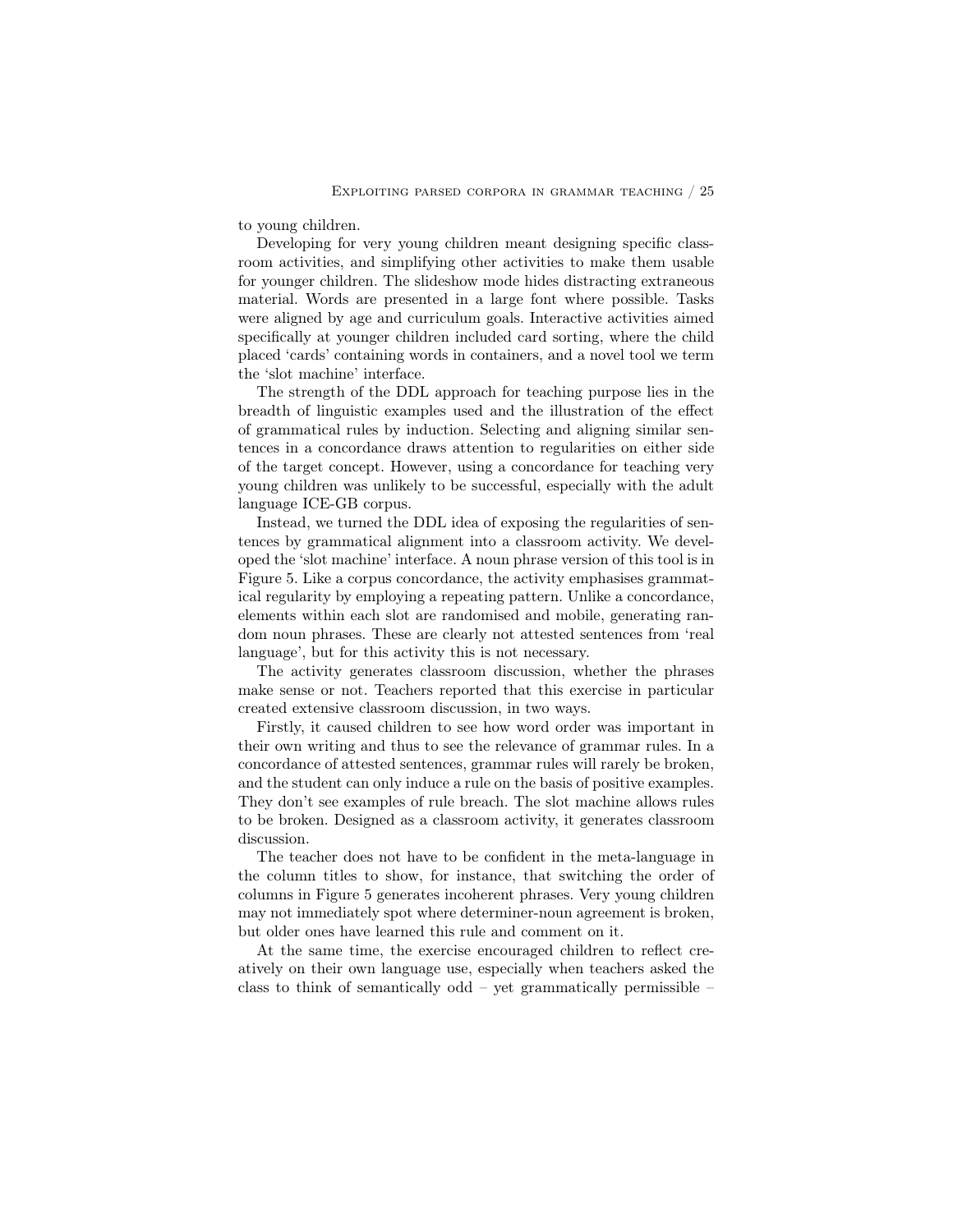#### 26 / LILT VOLUME 18, ISSUE 5 JULY 2019

| <sup>e</sup> Noun phrase generator: Activity - Google Chrome<br>www.englicious.org/book/export/s5/695 |           |          | $\overline{\phantom{a}}$<br>$\mathbf{x}$ |  |  |
|-------------------------------------------------------------------------------------------------------|-----------|----------|------------------------------------------|--|--|
| englicious<br><b>Activity</b>                                                                         |           |          |                                          |  |  |
| determiner                                                                                            | adjective | noun     | preposition<br>phrase or<br>clause       |  |  |
| every                                                                                                 | hilarious | bus      | in the garden                            |  |  |
| this                                                                                                  | ancient   | tourists | on the desk                              |  |  |
| some                                                                                                  | heavy     | shoe     | that I caught                            |  |  |
| <b>Noun phrase generator: Activity</b>                                                                |           |          |                                          |  |  |

FIGURE 5: A primary school classroom activity, the noun phrase generator 'slot machine', in slideshow mode. Columns are

independently vertically scrolled or dragged, causing different words and phrases to align horizontally and generate new noun phrases. The tool generates engaging results and draws attention to grammar rules, such as demonstrating determiner-noun agreement, by breaking them.

The blue double-triangles indicate that the columns may be moved sideways. In this case (unlike e.g. adverbials) the teacher can show

that changing column order is grammatically prevented.

sentences involving 'mouldy tourists' or 'hilarious buses'. Teachers at our North London primary school partner commented in particular how their pupils' subsequent writing seemed to benefit from this activity.<sup>18</sup>

## 2.3 Implementing the 2014 UK National Curriculum

The publication of the 2014 National Curriculum in English (see Section 1.5) prompted a thorough revision of *Englicious* to align the grammatical framework used throughout the site to the new 'non statutory' glossary of terms. This was not just a question of primary resources. We needed to align resources for secondary schools with the framework. Children taught these terms at primary school would soon progress to secondary.

We reproduced the statutory glossary in *Englicious*, and extended

 $^{18}\mathrm{See},$  for example, http://www.englicious.org/<u>lesson/getting-started/englicious-</u> classroom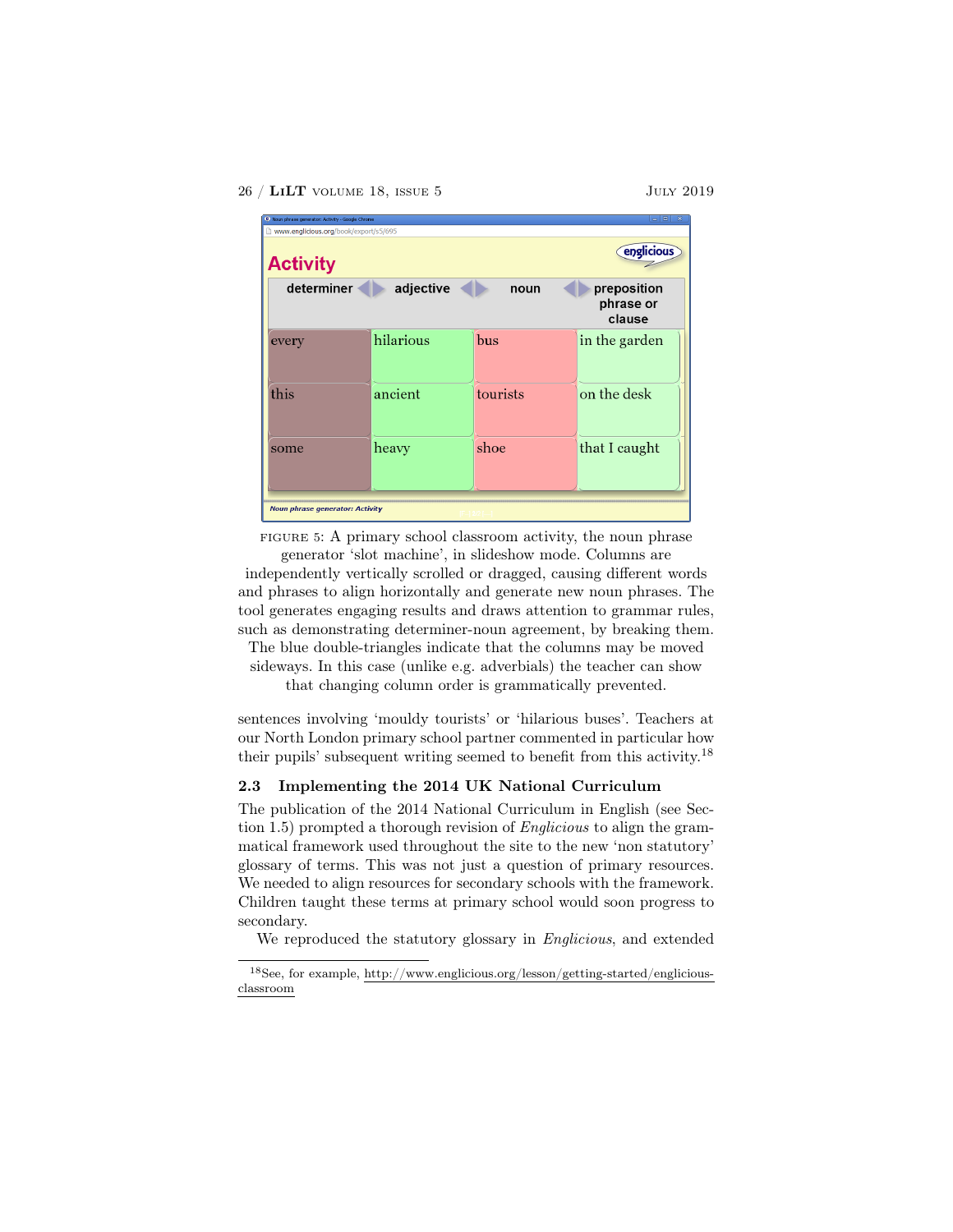it in several ways. First, existing entries were reproduced and supplemented with longer explanations where these were considered helpful. Second, new entries for terms that teachers and students were likely to come across were added, clarifying that these were not part of the official glossary. In particular, entries were added to make the framework more systematic for secondary school teachers and students. Whereas we did not attempt to create a similar 'secondary school glossary' for grammar, we could identify some of the missing concepts that students are likely to come across or need.

This process was not just a question of adjusting the glossary and updating a few pages. It requires a thorough review. For example, the treatment of clauses generated a particular issue for secondary school students. In the National Curriculum, a clause is considered a kind of phrase whose head is a verb. Sentences are subdivided into single clause sentences and multi clause sentences (i.e. combining 'compound' and 'complex' sentences). Resources for secondary school students that show how students can build more complex sentences by combining clauses had to be rewritten.

As we saw in Section 1.3, secondary school teachers tend to be specialised English literature teachers who are more resistant to a government-imposed requirement to teach English grammar subject knowledge. Resources aimed at secondary teachers need first and foremost to be practically-oriented, to help students to apply grammar learned at primary school to writing assignments. In fact, we needed to support two transitions: the annual transition of cohorts of children from primary to secondary, and the year-by-year implementation of the new curriculum as children progressed (it was only in 2017 that pupils exposed to the 2014 curriculum moved to secondary school). The language syllabus also focuses on spoken language, register, and variation. In particular, resources need to help teachers develop their linguistic subject knowledge.

The idea of consolidating and applying existing knowledge for students brings us back to the use of real natural language, whether from set texts or from corpora. On the one hand this risks identifying gaps in the curriculum and teacher knowledge, on the other it offers an opportunity for project-based work with corpora like ICE-GB.

Implementing the 2014 National Curriculum was not merely a matter of updating the glossary. It required us to undergo a thorough review of *Englicious*, to align lesson plans, exercises and other content with this new syllabus. The grammatical terminology changed, what's more, the age level at which material was targeted was more ambitious than before.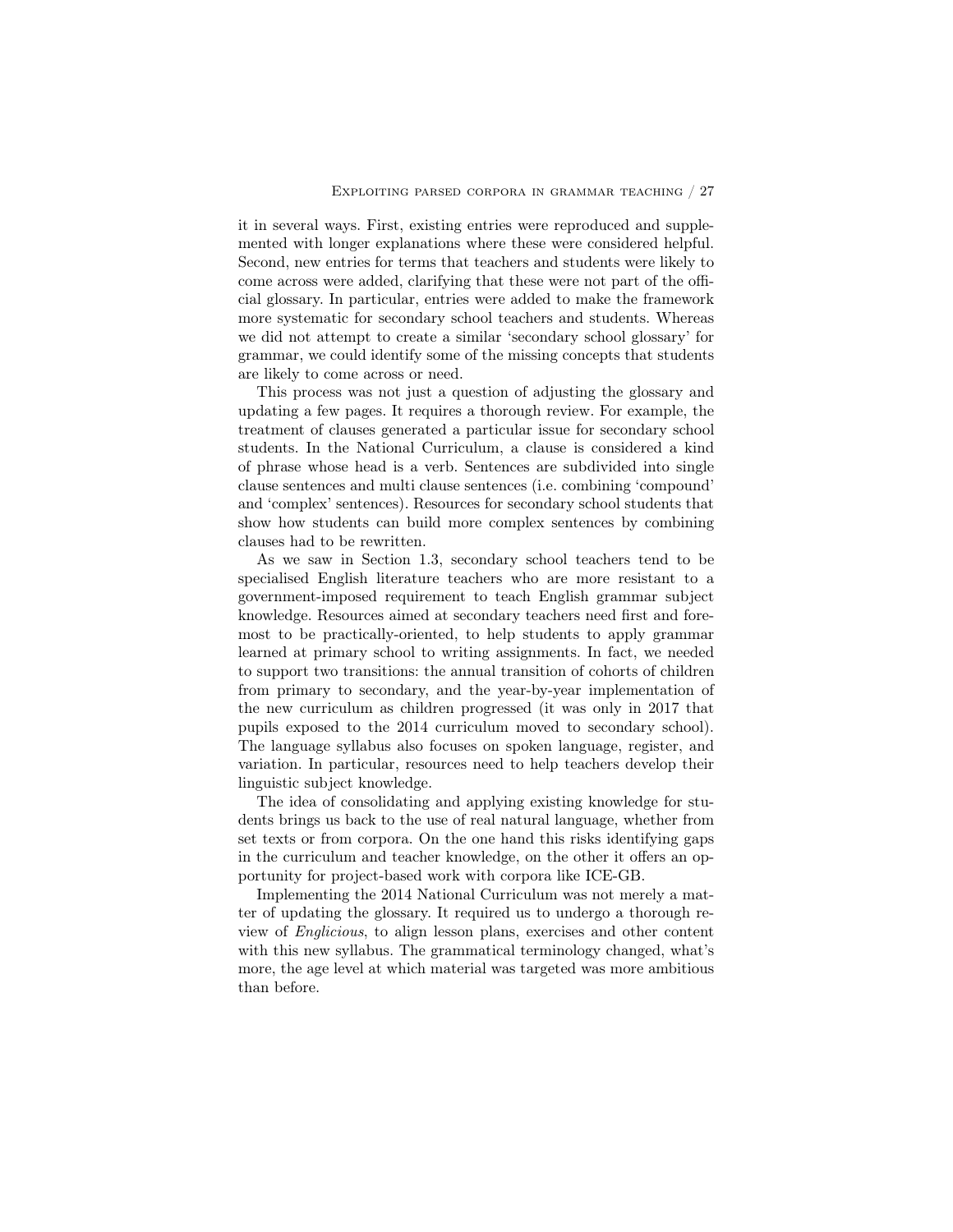## 2.4 The selection problem

The selection problem (Mehl *et al.* 2016) is a key challenge for deploying corpus resources in a teaching context. It can be summarised as follows.

*Can we guarantee that a set of examples drawn from a corpus are appropriate for the teaching task?*

The best way to discuss this is through an example. The exercise in Figure 4 has four example sentences drawn from ICE-GB which are used to evaluate a secondary-school child's ability to discriminate between active and passive voice.

One way we could create such an exercise would be to randomly draw examples of active and passive clauses directly from a corpus like ICE-GB. But were we to do this we might find that some clauses were too difficult or contained distracting constructions. We need to develop principles to govern how examples are selected. We have already seen that ICE-GB uses some grammatical concepts that are not documented in the UK National Curriculum.

The selection problem can be considered along two dimensions. The 'single selection problem' refers to constraints on selecting examples that should be applied to each example separately. These can simply be used to exclude or edit examples from selection. The second aspect is the 'group selection problem', where constraints apply to the group of examples collectively: if example 1 is selected, example 2 should be excluded.

There are two main single selection constraints. The first is the *ageappropriateness* of the language used, including its general readability, and relevance to the age, interests and tasks that children are set in school. A random example drawn from a corpus might include adult topics that are of no interest to younger children, or are in a register, such as legal or parliamentary language, far removed from their experience. If the justification for using a corpus is 'natural' language, it is worth reminding ourselves that what is natural for a twelve-year-old may not be the same as for a lawyer or politician.

The second constraint of this kind is the *grammatical complexity* of the entire sentence, including whether or not it contains grammatical features that a young child would find unfamiliar, such as, for example, sentences containing clauses that function as subject. These are not covered by the National Curriculum. We have already seen example sentences from ICE-GB (6, 7) that contain constructions that will be unfamiliar to students and likely to be distracting. Finally, the same sentence might have more than one instance of a particular target concept in it, for example in an exercise that asks students to 'identify the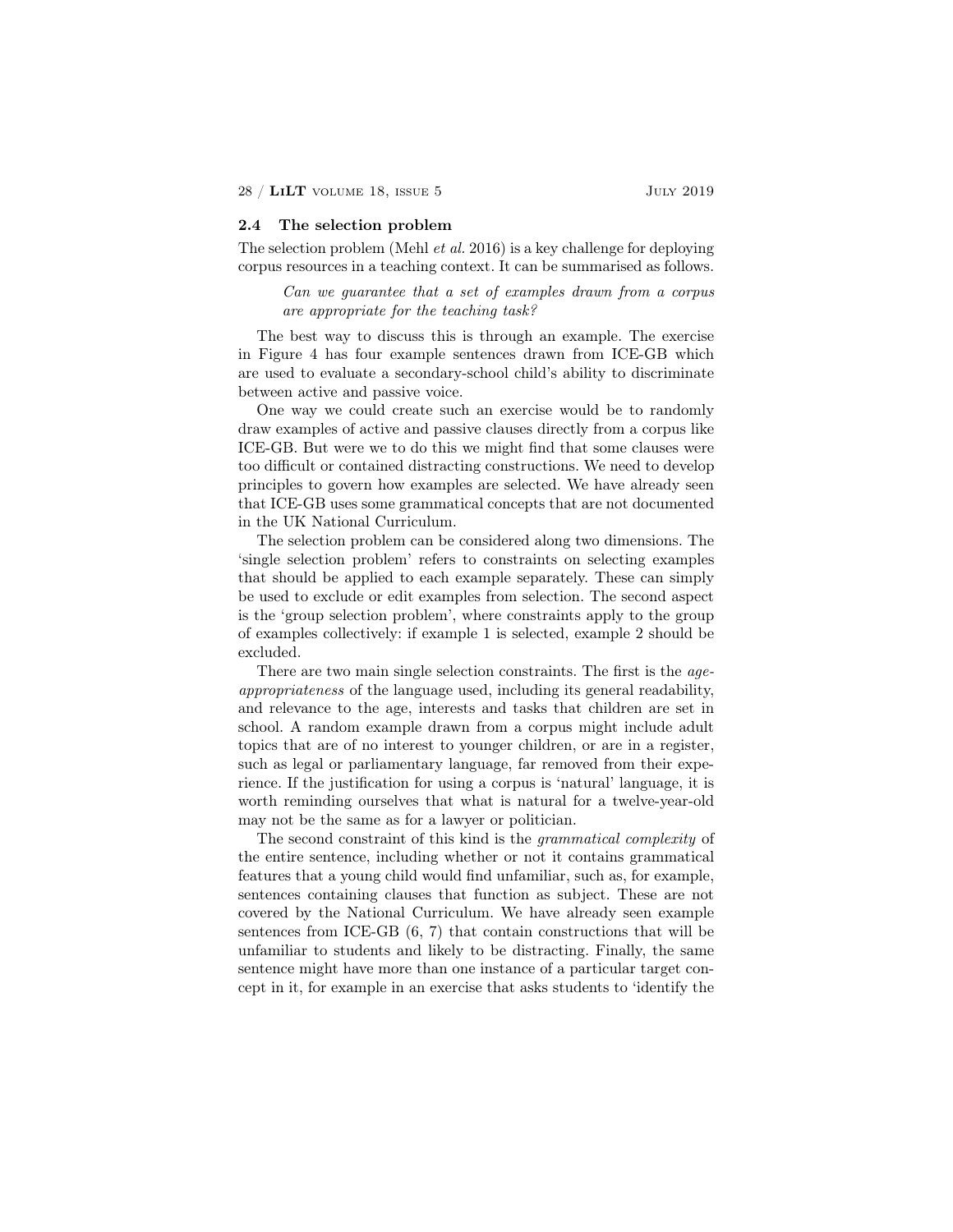subject' there may be more than one subject.

In most cases, examples are not presented as single examples to the student or class, but as in Figure 4, they are presented in a group. This creates a 'group selection problem'. How do we ensure that the group of examples is well-chosen when they are considered together? First, we would want to ensure that the examples are *varied* and exemplify different aspects of the test concept. We already discussed how 'radio button' examples may be selected to maximise their variation and avoid repetition from a limited set.

Alongside variation is another principle – *comparability*. It is frequently beneficial to juxtapose related examples. Consider the following pair from an *Englicious* assessment task that asks students to decide whether a word is an 'adverb or adjective'. In each example students need to decide whether the highlighted word is an adjective or adverb.

- (8) *Computers work best if you kick them.*
- (9) *You've just ruined my best shirt.*

A key lesson of grammar is that the same word can belong to a different word class in different contexts. In these cases *best* is an adverb in (8), but an adjective in (9). Juxtaposing the two examples reminds the student of this fact.

Finally, examples must be *independent*, that is, no part of one example presented at the same time as another should help the student answer another question. For example, in a spelling test where obscured test words are presented in context sentences, no test word should appear in any form in another sentence.

A practical initial solution to the selection problem is simply to avoid directly drawing examples from a corpus (allowing, perhaps, for an exception in the case of the most advanced students). If we pre-select examples from a corpus to populate an example pool for each exercise, we can apply these principles manually. Age-inappropriate examples and complex utterances can thus be edited or excluded.

Ideally, we would wish to draw examples from a corpus directly, without relying on developers or teachers to manually select examples. General principles would need to be implemented programmatically, in the form of screening heuristics and algorithms. Reliable algorithms to rate 'age appropriate' language, readability or complexity are nontrivial to develop, but approximate heuristics are feasible. For example, we can pre-calculate a 'SMOG' readability score for every sentence and use this to filter search results.<sup>19</sup>

<sup>19</sup>The 'simple measure of gobbledegook' (McLaughlin 1969).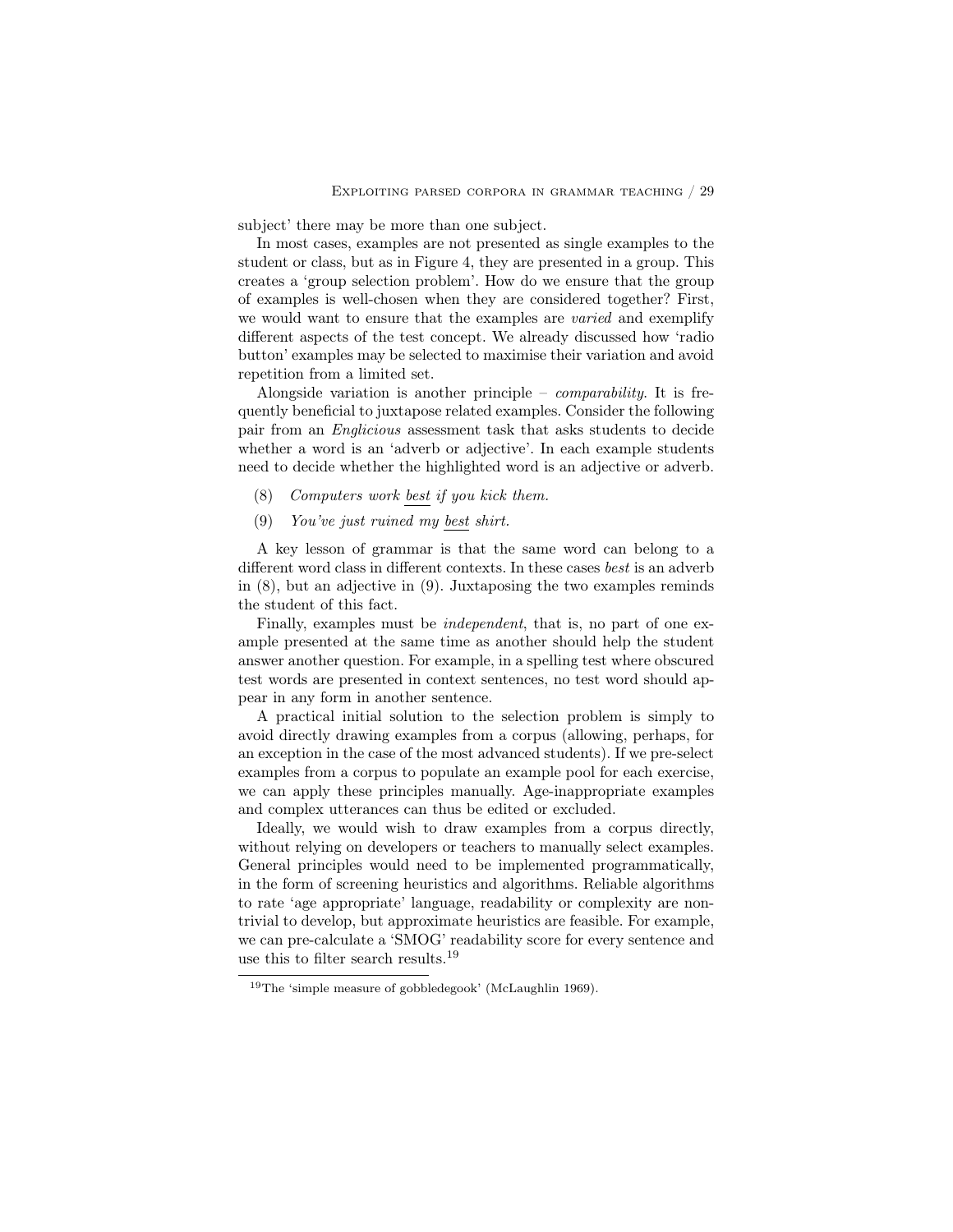Ideally we would wish to extend our corpus data with more recent spoken and written texts, and more child language data. Including new data widens the pool of available data, but it does not address the selection problem. Indeed, child language data, like all data, needs 'scaffolding' (see introduction), through structured teaching materials and careful selection and direction, to make it effective.<sup>20</sup>

## 2.5 Teaching the teachers

The same thirty-year period that saw the gradual reintroduction of grammar into the English curriculum in the UK also saw changes in government policy which increased competition between schools and created more pressure to focus teaching around achieving high test scores (termed 'teaching to the test'). Today, teachers in UK primary and secondary schools find themselves in a situation where their school performance (and potentially their own) is judged by test results.

Test results are thus not only a matter for each child, but can lead to significant consequences for schools. For secondary schools, examination passes at 'GCSE' (compulsory education completion level at age 16) and the higher 'A' level (university entry level) have become a proxy for educational quality. In primary education, standard assessment test scores are used by government inspectors to rate schools.

These ratings are published and openly discussed in the press, especially local newspapers. High average scores can lead to increased government funding of a school and increased applications for places from parents.

Prior to the publication of the 2014 National Curriculum, primary teachers may have relied on improvised and outdated sources. However once the primary school GPS test drew on a standard meta-language, it gained predictability. It would be possible to argue that there was a documented 'right answer' to questions, and the assessment process became more credible. As a result, pressure has increased on primary teachers to learn grammar meta-language in a more consistent and structured manner than before. At the same time they are justifiably uncertain as to whether this kind of teaching actually benefits their charges' linguistic ability.

As we have seen, schoolteachers need guidance and direction on how

<sup>20</sup>One of our reviewers suggested using unparsed corpora such as COCA or web corpora as a source. Leaving aside the fact that such corpora, being unparsed, are not reliable sources of clauses, subjects, etc. (see Section 1.5), the text types available are not obviously appropriate. Teaching grammatical *concepts*, as distinct from spotting patterns and discussing them (Section 1.1), does not require vast quantities of data, but it does require reference-quality reliable grammatical analysis, especially when teachers themselves are unsure of definitions.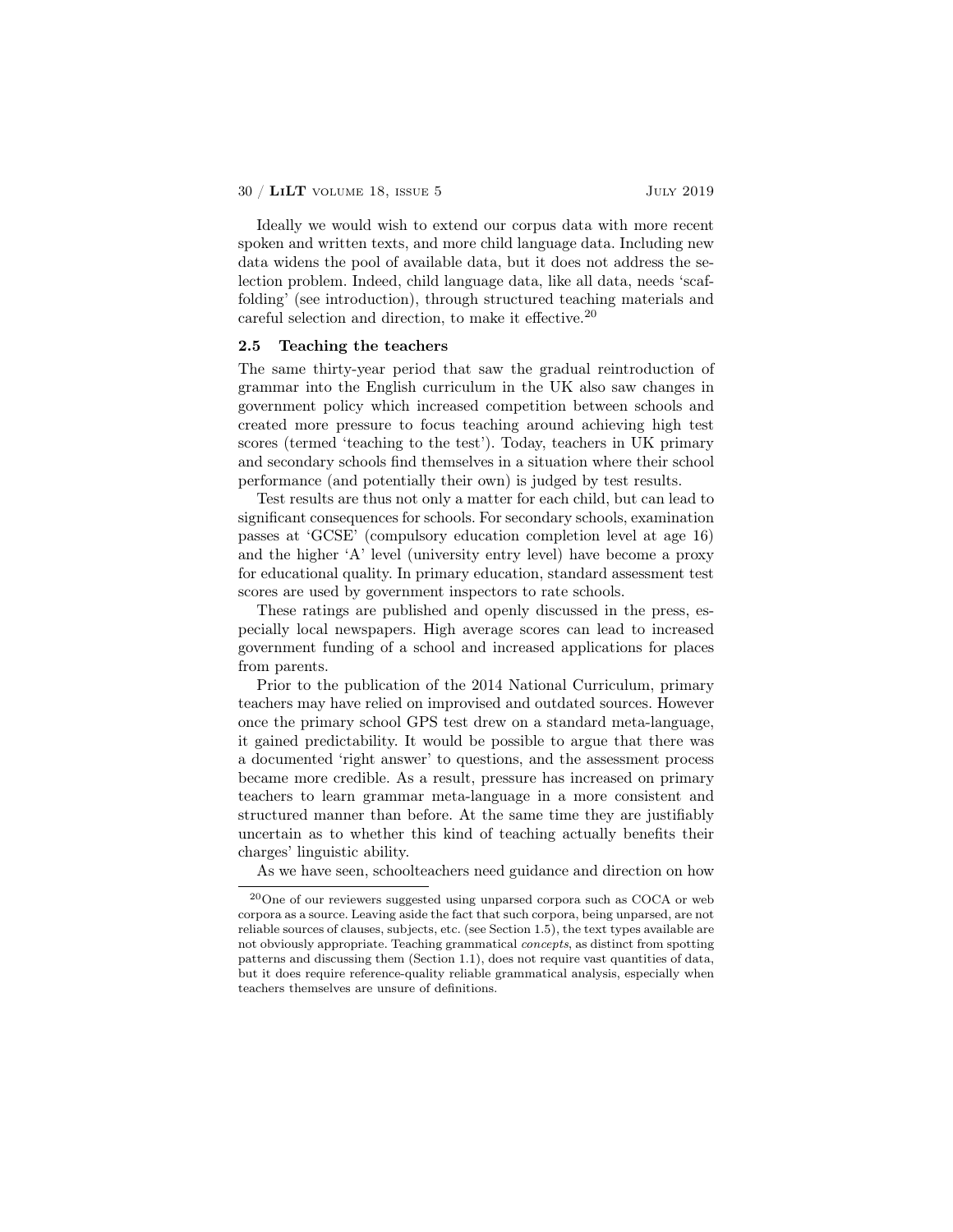to teach English grammar in addition to content knowledge of what to teach. It is not sufficient to create lesson plans, classroom assignments and assessment tests for students, just it is inadequate to give teachers access to a corpus and expect them to 'get on with it.'

In the first place teachers need to acquire explicit linguistic subject knowledge. A major component of *Englicious*, and the component that has grown the most, are teacher-training resources (termed Professional Development resources). These outline the basic definitions of each grammatical term and importantly explain the rationale for these definitions. Resources are then backed up by the extended glossary of grammar terms. Lesson plans for teachers to use in class are subdivided into two parts: an explanation for teachers and an activity to be performed in the classroom.

We made *Englicious* freely available for teachers worldwide with a login, although due to its focus on the UK curriculum, this was primarily of benefit to UK teachers. Alongside the provision of *Englicious* to school teachers, it became clear that the project team needed to engage in a range of supplementary activities.

In part, these activities had to generate income. We needed to sustain *Englicious* as a 'social enterprise', to pay for maintenance and upgrade work. The project commenced in 2010, and has been funded through a series of research funding grants, but it will ultimately survive only if stable income to maintain it is earned. But the principal impetus for these activities was the identification of a real need: simply providing resources was not enough.

There remains a clear need for course provision for teachers, alongside the teacher-training 'professional development' aspect of the *Englicious* website. At the time of writing, the Survey of English Usage runs two one-day courses for teachers – a subject knowledge course called *English Grammar for Teachers*, and a pedagogical knowledge course *Teaching English Grammar in Context*. Courses are run in the university and are also offered as in-school training. A new collaboration with professional teacher-trainers will also allow them to offer these courses on a franchise basis.

For an enterprise based on the web, a return to print media may appear a retrograde step. Nonetheless, we have produced print materials for classroom and home use: a 'grammar knowledge organiser' (i.e. a portable guide to key terms), a set of 'flashcards' for testing student knowledge and a set of posters for display.<sup>21</sup>

We also produced a series of short YouTube videos for children and

 $\rm ^{21}See$ https://www.ucl.ac.uk/english-usage/projects/grammar-teaching/print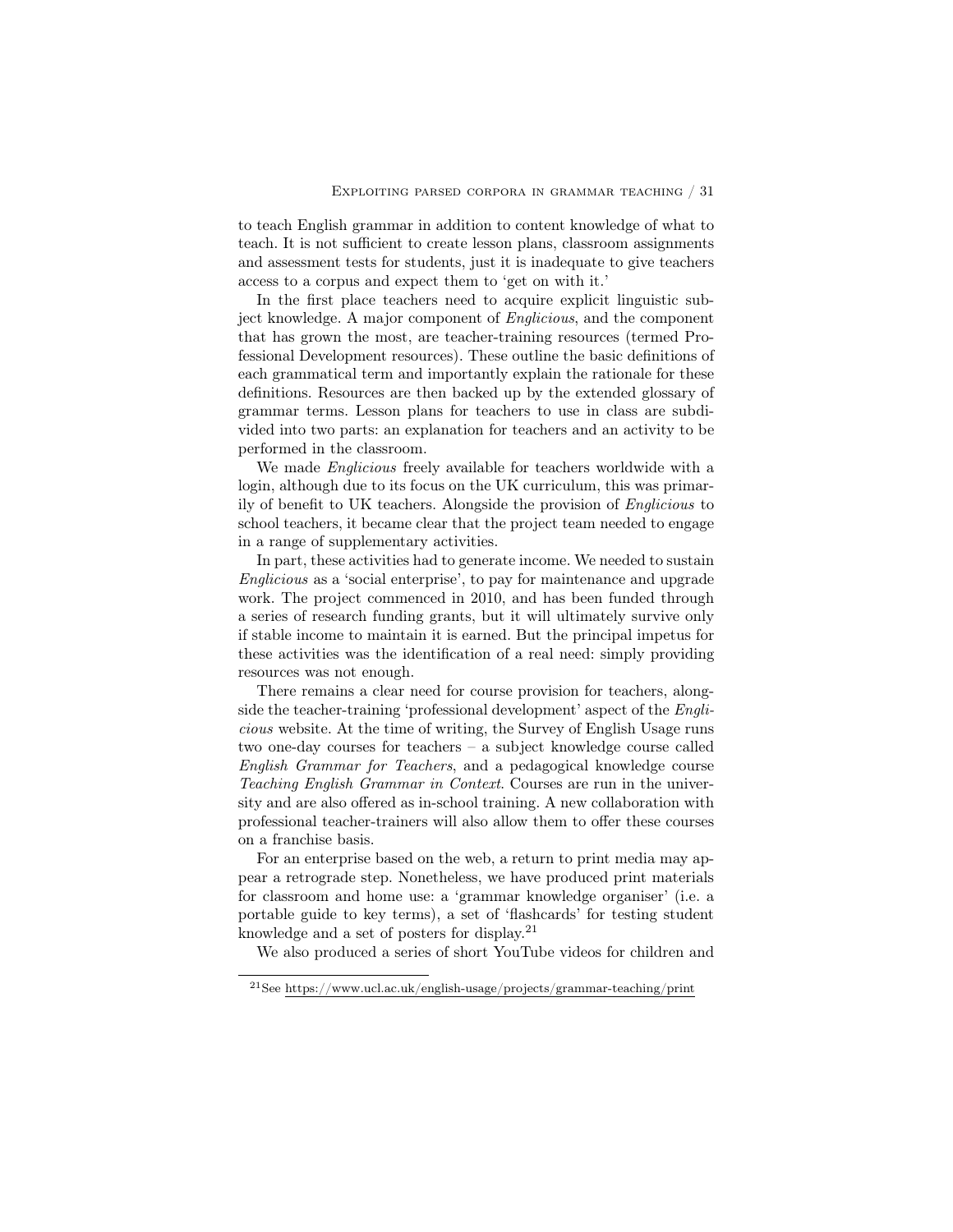parents, and a mobile phone app for practising the GPS test.<sup>22</sup> Finally, our internet Grammar of English app (Mehl *et al.* 2016) was updated to explain how the grammar in that app related to the UK National Curriculum grammar framework.

#### 3 Conclusions

*Englicious* is both a proof-of-concept and a strategic pedagogical project. It could not be successful if 'knowledge transfer' was conceived of as being one-way, from academics to teachers. By contrast, resources have been developed by working with teachers, in developing resources at both secondary and primary school level and in evaluating them in practice, developing guidance and teacher-training materials alongside lesson plans.

It is a highly 'political' project in two senses. First, a generation of schoolteachers need to be persuaded that grammar is relevant to the English curriculum – a reflection of the history of English grammar teaching in schools and the highly politicised rejection of prescriptive grammar in the past. Second, it cannot help but be political in the wider macro-politics of education policy. Unfortunately the wider issue of primary school children being made to sit a test on which their future (and the future of their school) risks overwhelming a proper pedagogical debate about the best way to empower children to express themselves by understanding the rules of sentence formation.

The most convincing justification for teaching grammar in schools must ultimately be that grammar knowledge is useful for children to acquire. The next stage of the Teaching English Grammar in Schools project must concern evaluation. The following question is crucial:

## *Does teaching explicit grammar knowledge improve children's literacy skills?*

In other words, is the teaching of grammar worthwhile terms of literacy outcomes? As Myhill (2005) observed, with regard to writing, an answer to this apparently simple question has been elusive in the past. In part this was because the teaching of grammar was dominated by prescriptivism. If simply teaching meta-language alone has not improved pupil literacy, either the meta-language is irrelevant (as some teachers argue) or more effort must be made to show teachers and children how to apply it.

There is growing evidence for the hypothesis that teaching clause structure in context can improve secondary students' writing (Andrews

<sup>22</sup>See https://www.englicious.org/content-type/videos and https://www.ucl.ac.uk/english-us age/apps/gpks2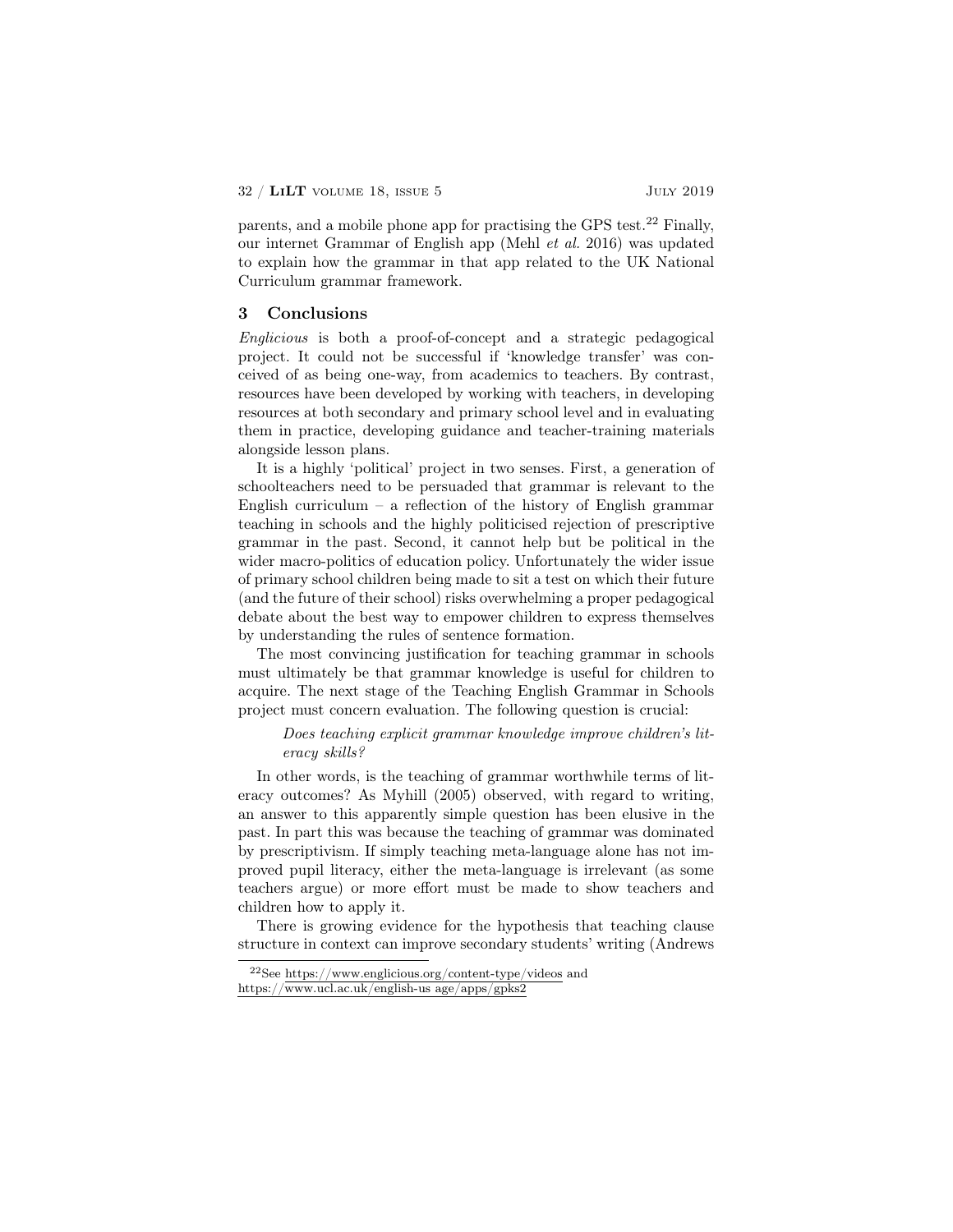2009). In one of the largest randomised control trials yet undertaken, Myhill *et al.* (2012) found that the contextualised teaching of grammar as a 'design tool' offering 'a repertoire of possibilities' to the writer had a significant and positive effect on their writing development. This study concerned an intervention that most benefited the more able secondary school students, and questions remain regarding strategies directed at less able children. Perhaps unsurprisingly, this study also highlighted the importance of the linguistic subject knowledge of the school teacher in directing the class.

By contrast, despite the statutory emphasis on primary school education, the evidence that explicit grammar teaching improves primary literacy remains mixed and under-researched. One question we are concerned with is whether some of the innovations in primary play-oriented learning that *Englicious* contains (such as the 'slot machine') can improve children's ability to apply grammar rules in their own work, as well as perhaps motivate the learning of grammatical meta-language.

What is the most appropriate role of real language and corpora? As we developed *Englicious*, ICE-GB has been the principal source of examples for both exemplification and evaluation, but the readability level and relevance of many sentences in the adult British English corpus has meant that without filtering they are only suitable for later years in secondary school. Valuable resources at this school level (Key Stage 4 and 'A' level include whole texts of speech and writing, and project work exploring spoken language and register variation. On the other hand as we have seen the development team had to manually select or edit examples for younger children, or simply create their own.

The fact that the corpus is parsed means that it is a source of a vast number of potential example constructions, but the limited definitions of the National Curriculum mean that not all constructions we are likely to find are explained. Were the non-statutory glossary to be developed further at secondary level, some of these issues would likely be resolved.

- . To what extent is an intervention based on *Englicious* <sup>e</sup>ffective in improving young children's writing?
- . What are the main implications for teacher practice after implementing such an intervention, and, more generally, for the evidence-informed teaching of writing?
- . In what ways do the outcomes of the research have implications for the teaching of writing in the National Curriculum for primary schools in England?

*Englicious* developed out of a series of project proposals, practi-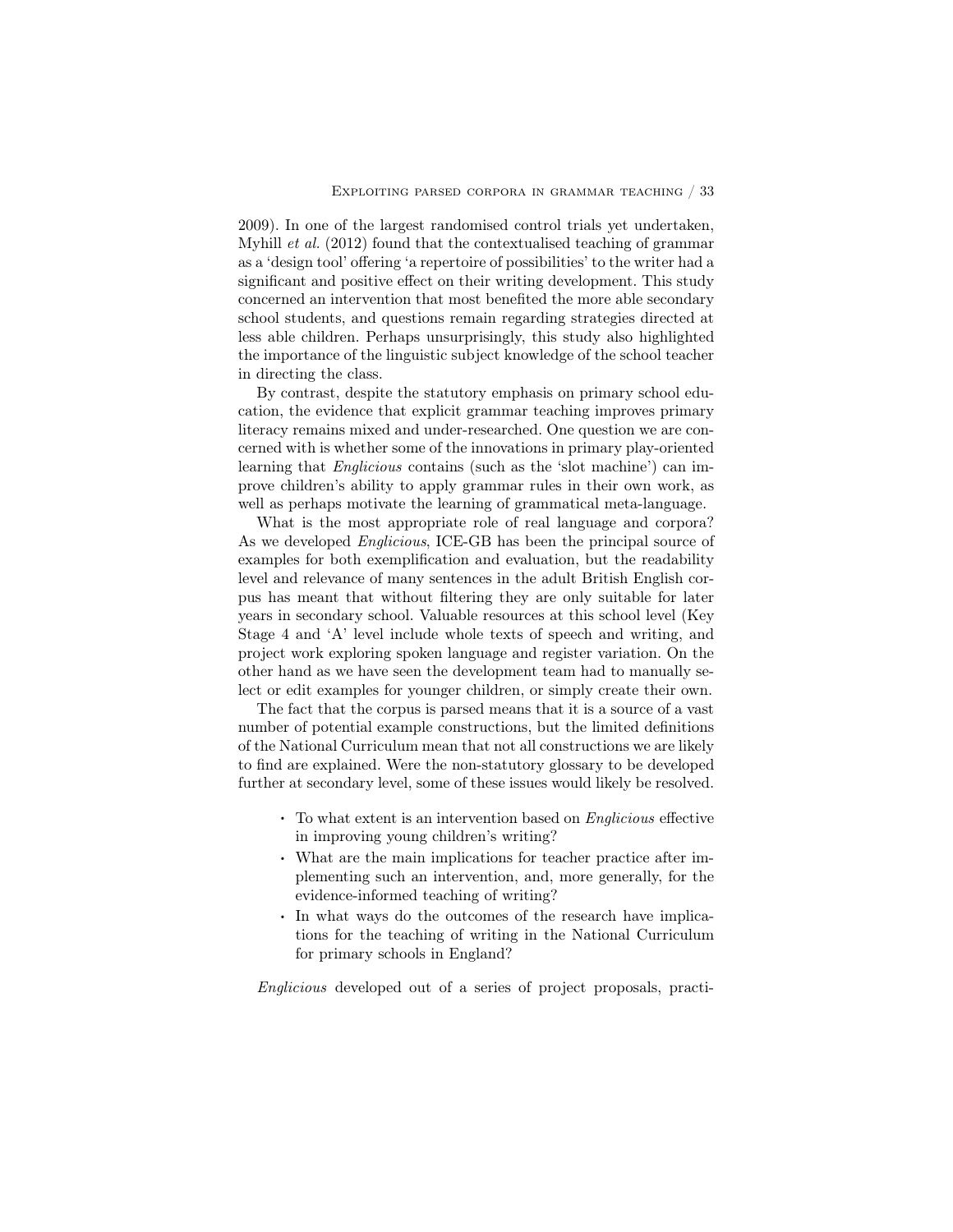cal development challenges and engagement with school teachers. The main priority for the project was attempting to address the 'knowledge gap', by developing practical resources, driving uptake, and convincing teachers of the benefits of integrating grammar into their English teaching.

A key technical problem for automating and scaling the platform remains the 'selection problem'. The challenge is to select relevant data from a corpus for teaching purposes. At the greatest remove, the problem is analogous to the task that corpus linguistics researchers face in formulating queries for research purposes, termed the 'abstraction problem' (Wallis forthcoming), but it has particular characteristics because pedagogical and research goals are very different. Currently the solution requires a degree of intelligent hand-crafting and practical proofof-concept work, although we anticipate that more effective heuristic solutions will emerge as we better understand teachers' and students' needs.

## References

- Aarts, Bas. 2018. Long read: do teachers really hate teaching grammar? https://www.tes.com/news/school-news/breaking-views/long-readdo-teachers-really-hate-teaching-grammar. Times Educational Supplement.
- Aarts, Bas. forthcoming. English in the National Curriculum. *Languages, Society and Policy*.
- Aarts, Bas, Ian Cushing, and Richard Hudson. 2019. *How to teach grammar*. Oxford: Oxford University Press.
- Aarts, Bas and Ellen Smith-Dennis. 2018. Using corpora for English language teaching and learning. In D. McIntyre and H. Price, eds., *Applying Linguistics: Language and the Impact agenda*, 163–175. London: Routledge.
- Andrews, Richard. 2009. Teaching sentence-level grammar for writing: the evidence so far. In T. Locke, ed., *Beyond the Grammar Wars*. London: Routledge.
- Borg, Simon. 2006. *Teacher Cognition and Language Education: Research and Practise*. London: Continuum.
- Cameron, Deborah. 1995. *Verbal Hygiene*. London: Routledge.
- Chaiklin, Seth. 2003. The zone of proximal development in Vygotsky's analysis of learning and instruction. In A. Kozulin, B. Gindis, V. S. Ageyev, and S. M. Miller, eds., *Vygotsky's Educational Theory in Cultural Context*, 39–64. Cambridge: Cambridge University Press.
- Crystal, David. 2017. English grammar in the UK: a political history. http://www.davidcrystal.com/?fileid=-5222. Supplementary material to *Making Sense: the Glamorous Story of English Grammar*.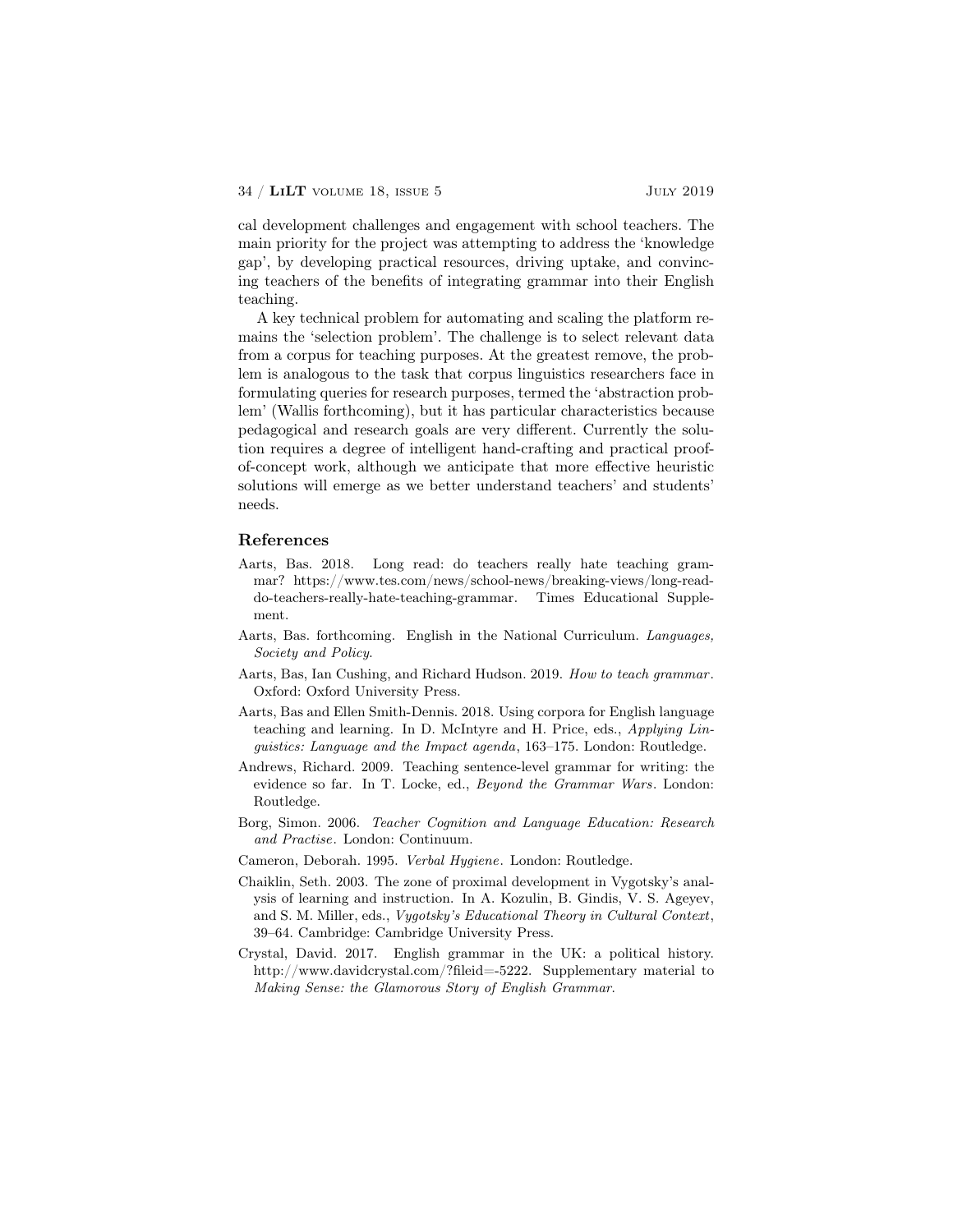- Cushing, Ian. 2018. 'Suddenly, I am part of the poem': texts as worlds, reader-response and grammar in teaching poetry. *English in Education* 521:7–19.
- Cushing, Ian and Bas Aarts. 2019. Making grammar meaningful: grammatical subject knowledge and pedagogical principles for grammar teaching. *Teaching English* 19:52–54.
- Department for Education. 2013. National Curriculum in England: English Programmes of Study.

https://www.gov.uk/government/publications/national-curriculum-inengland-english-programmes-of-study/national-curriculum-in-englandenglish-programmes-of-study.

Department for Education and Employment. 2000. Grammar for Writing (*Key Stage 2* ).

https://webarchive.nationalarchives.gov.uk/20130103071913/,

- https://www.education.gov.uk/schools/toolsandinitiatives/nationalstrategies.
- Giovanelli, Marcello. 2015. Becoming an English language teacher: linguistic knowledge, anxieties and the shifting sense of identity. *Language and Education* 29(5):416–429.

Giovanelli, Marcello and Dan Clayton, eds. 2016. *Knowing About Language: Linguistics and the Secondary English Classroom*. London: Routledge.

- Hudson, Richard and John Walmsley. 2005. The English Patient: English grammar and teaching in the Twentieth Century. *Journal of Linguistics* 41(3):593–622.
- Järvinen, Timo. 1994. Annotating 200 Million Words: The Bank of English Project. http://www2.lingsoft.fi/doc/engcg/Bank-of-English.html.
- Johns, Tim. 1986. Micro-concord: a language-learner's research tool. *System* 14(2).
- Johns, Tim. 1991. Should you be persuaded. Two samples of data-driven learning materials. *Classroom Concordancing: ELR Journal* 4:1–16.
- Johns, Tim and Philip King. 1991. Classroom Concordancing. *English Language Research Journal (New Series)* 4.
- Kaltenböck, Gunther and Barbara Mehlmauer-Larcher. 2005. Computer corpora and the language classroom: on the potential and limitations of computer corpora in language teaching. *ReCALL* 17(1):65–84.
- Kilgariff, Adam, Vit Baisa, Jan Bušta, Milošt Jakubíček, Vojtěch Ková˘r, Jan Michelfeit, Pavel Rychlý, and Vit Suchomel. 2014. *The Sketch Engine: Ten Years On*. https://www.sketchengine.co.uk/wpcontent/uploads/The\_Sketch\_Engine\_2014.pdf.
- Mahlberg, Michela, Peter Stockwell, Johan de Joode, Catherine Smith, and Matthew Brook O'Donnell. 2016. CLiC Dickens: Novel uses of concordances for the integration of corpus stylistics and cognitive poetics. *Corpora* 11(3):433–463.
- McLaughlin, Harry. 1969. SMOG Grading a New Readability Formula. *Journal of Reading* 12(8):639–646.